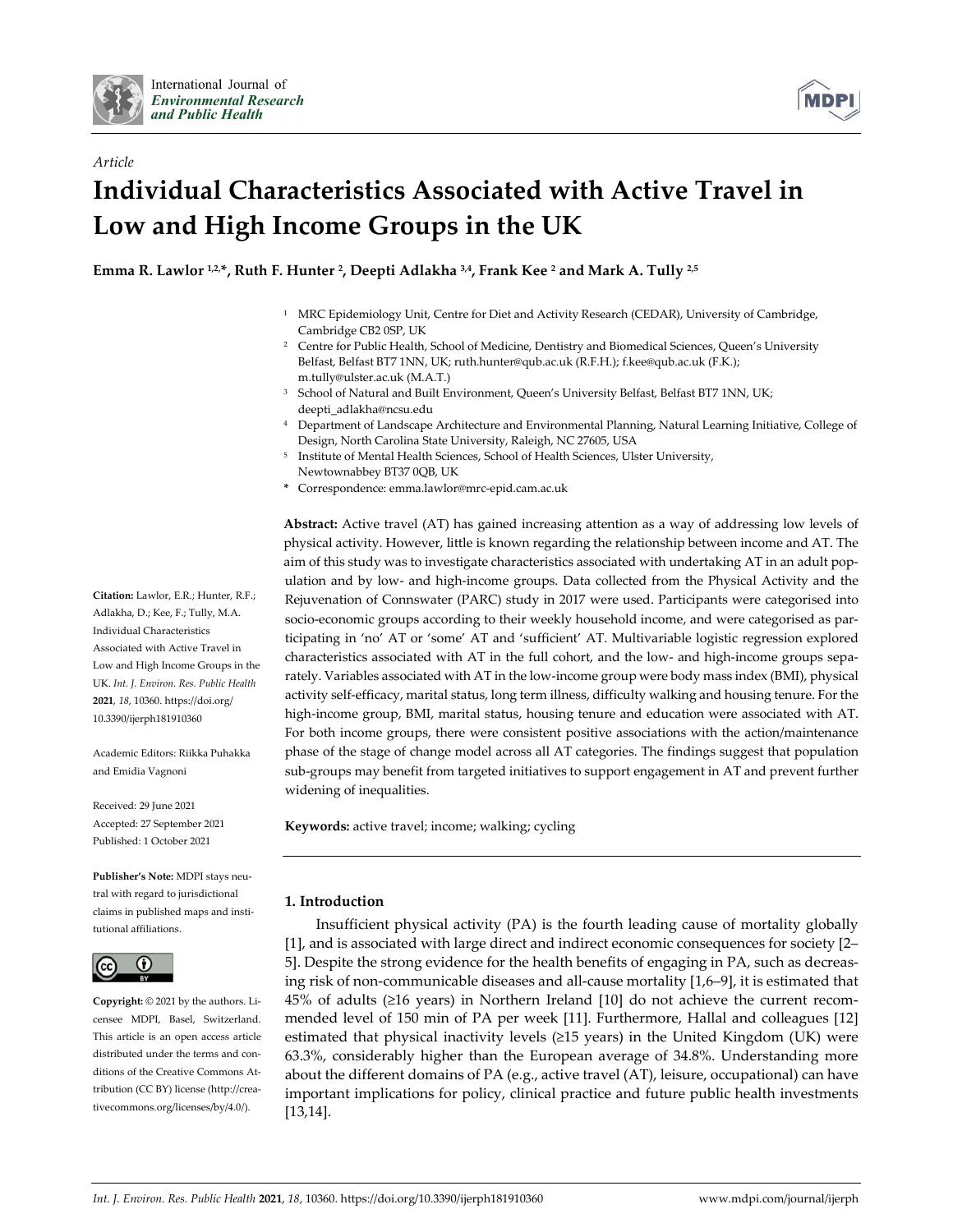AT is walking or cycling as an alternative to motorised transport for the purpose of making everyday journeys [15]. AT is an accessible method of incorporating PA into daily life [16,17]. It has been shown to improve health [8,18–22], with individuals who engage in regular AT being at a lower risk of all-cause mortality and cardiovascular disease and diabetes incidence [22]. Engagement in AT also has wider societal benefits, such as a reduction in transport costs, costs to healthcare services, pollution and traffic congestion [23,24]. Moreover, adults who engage in AT travel are more likely to meet PA guidelines than those that use motorised modes of transport [16,25–27]. However, in many countries, levels of AT are very low [28–31]. Currently, approximately 42% of all journeys in the UK are under two miles [32]; this is an ideal opportunity to promote engagement in AT either for the whole or part of the journey in combination with other transport modes.

Socio-economic position (SEP) is a known factor to influence health and engagement in health promoting behaviours [33,34]. Due to it being easily accessible and having a low cost, AT could potentially reduce inequalities [35], but there are inconsistent findings regarding the influence of SEP on engagement in AT. For example, a systematic review by Beenacker et al. [36] found an inconsistent pattern between SEP and AT, whereas Adams [37] found a negative association between being sufficiently active through AT and lower SEP. Furthermore, Olsen et al. [38] found that people living in the most deprived areas in Scotland were more likely to report AT than those in the least deprived areas. In these previous studies, SEP has been assessed using information including income (individual or household), occupation-based social class and area-based deprivation measures [36– 38]. Despite this gap in knowledge, previous studies on AT have tended to include populations living in an area of a single SEP, or it was beyond the realm of the study to investigate factors related to SEP.

Socio-demographic, health, environmental and psychological factors have been found to potentially influence AT behaviour. However, most research on these determinants of AT has also focused exclusively on commuting to work or school, and excluded those not in employment [16–18,27,39–41]. Approximately 30.7% of the Northern Ireland adult population ( $\geq 16-64$  years) are not in employment [42], and 24.8% in the UK ( $\geq 16-64$ years) are economically inactive [43]. As AT encompasses non-work-related journeys (e.g., shopping, errands) [15], AT can be undertaken by those not employed therefore previous studies have disregarded a sizable proportion of the population. It is also important to investigate AT specifically, as factors influencing AT may differ compared to other types of PA (e.g., leisure, occupational, commuter). AT has previously been assessed in studies most frequently using self-reported measures, such as study-specific questionnaires, validated PA questionnaires, travel diaries and nationally representative surveys or census data [13,17,18,36–41,44].

Policy makers recognise that the effects of environmental AT interventions vary between different populations and SEP, and thus this needs to be further understood [44,45]. Recently, AT has gained heightened recognition from policy makers within the UK [46]. For example, Northern Ireland has established AT targets, aiming for 20% of all journeys less than 1 mile to be cycled by 2025, and 40% by 2040 [47]. The UK's government has also set out aims in their 'Cycling and Walking Investment Strategy' to increase the number of stages walked and doubling cycling levels (to 1.6 billion stages) by 2025 [48]. These ambitious aims strengthen the need for further exploration to identify key sub-populations that may need targeted AT initiatives and additional support.

This study will help to identify these sub-population groups and contribute evidence to increase understanding of the relationship between SEP and AT. It will also provide insights into the influence of socio-demographic, health, environmental and psychological factors with AT in differing income groups. Understanding of these factors and relationships between SEP and AT can help to inform AT interventions that do not further widen inequalities and will potentially increase levels of AT and PA. Thus, the aim of this study was to investigate characteristics associated with undertaking AT in an adult population and by low and high income.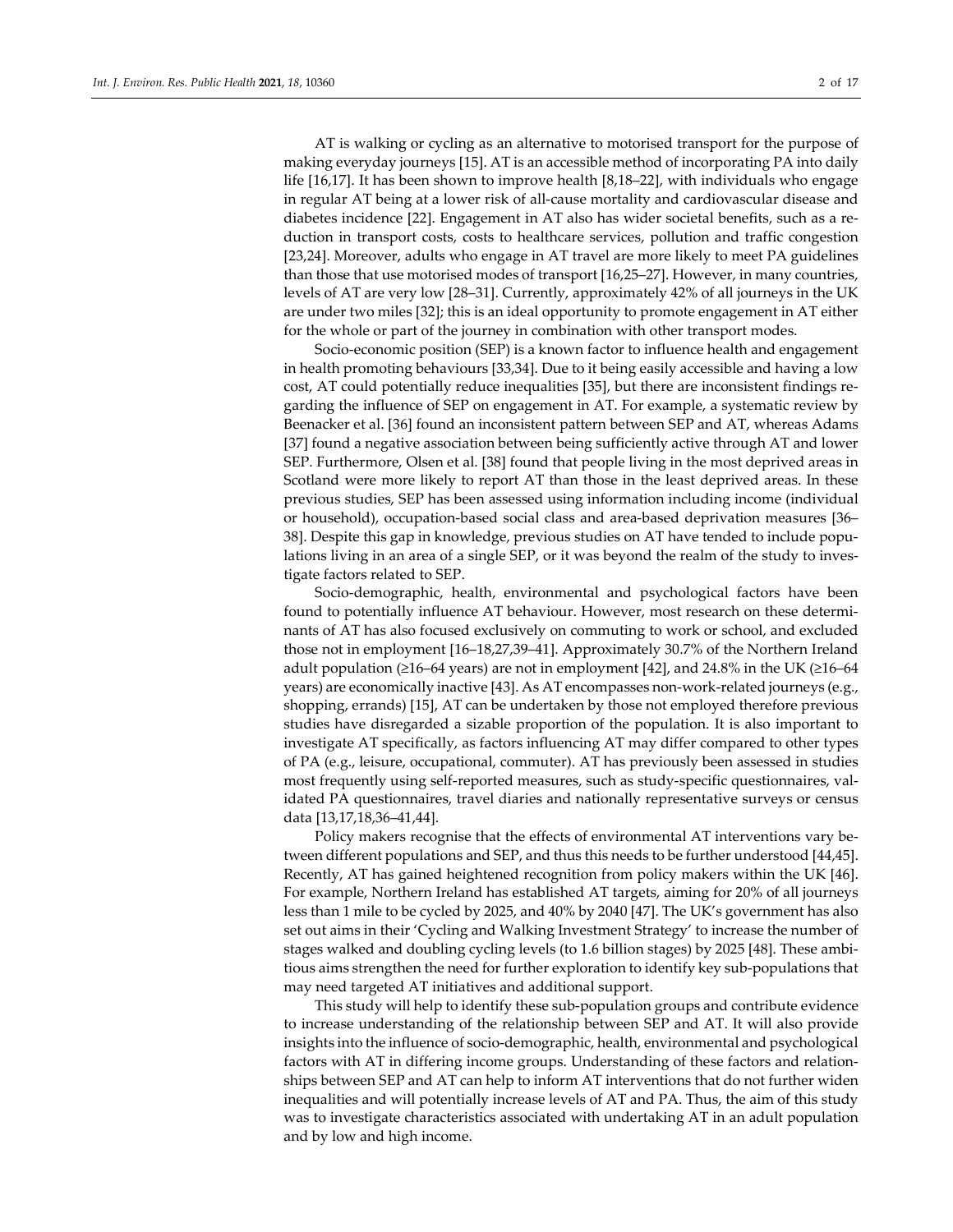## **2. Materials and Methods**

#### *2.1. Survey*

This paper used data from the Physical Activity and the Rejuvenation of Connswater (PARC) study [49], a natural experiment investigating the public health impact of the creation of the Connswater Community Greenway (CCG). The target area of the survey was the 29 electoral wards (population of approximately 110,600) within a one-mile radius of the greenway. This area consists of a wide range of socio-economic positions, with 7 of these wards being within the top 25% most deprived in Northern Ireland [50].

The survey was completed over a 12-month period after the development of the Greenway in 2017. The survey was interviewer administered with the sampling strategy based on evidence of the number of residents in each ward aged 16 or over provided by a national census in 2011. A random probability sampling framework was utilised to choose a random selection of addresses from the Royal Mail Postal Address File, stratified by the proportion of the overall population within each area. The 'last birthday rule' (the individual aged 16 or over who most recently had their birthday) was used to select an individual from within the household to complete the survey. An information sheet about the study was posted to each household then followed up 1 to 2 weeks later by a trained interviewer to gain written consent and administer the questionnaire. All questions were self-reported by the interviewee.

#### *2.2. Outcome Measures*

### 2.2.1. Dependent Variable

Active travel: Participants were asked about their frequency and duration of PA in a typical week using the Global Physical Activity Questionnaire (GPAQ) [51,52], creating a continuous variable of time spent in AT (minutes/week). Using these data, individuals were also categorised into the groups: those participating in no AT (0 minutes/week); those who participated in 'some AT' (≥10 minutes/week); those sufficiently active through AT (≥150 minutes/week), i.e., meeting PA recommendations.

## 2.2.2. Independent Variables

Independent variables were grouped into socio-demographic, health, environmental and psychological factors. Independent variables were included based on existing literature suggesting that they may be associated with AT.

Socio-demographic characteristics: Data were collected for gender, age, marital status, housing tenure, household income per week, education, access to bicycle ('yes' or 'no'), and car ownership. Household income per week was categorised in tertiles: low (£60–£230 per week), medium (£231–£580/week) and high (£581+ per week). Highest education achieved was grouped into 'Primary—none/other qualifications', 'Secondary— GCSE/A-level' and 'Tertiary—Degree/higher education'. Employment status was either 'Employed' or 'Unemployed/economically inactive'. All variables were categorical apart from age which was continuous, and access to bicycle was binary (yes/no).

Health variables: Data were collected for BMI, long term illness which limits PA ('yes' or 'no') and difficulty walking a quarter mile ('yes' or 'no'). Self-reported height and weight was used to calculate BMI (weight  $(kg)/\text{height (m)}^2$ ) that was then categorised into underweight/normal (<24.9 kg/m<sup>2</sup>) and overweight/obese (>25 kg/m<sup>2</sup>). Health assessments included the Short Form-8 Health Survey (SF-8) [53], generating a physical and mental component score and the Warwick–Edinburgh Mental Wellbeing Scale (WEMWBS) [54], with higher scores indicating better self-rated physical and mental health, and mental well-being, respectively.

Environmental factors: The data generated for this variable were the distance travelled to work daily. These data were categorised into 'Do not work or study/do not work' and 'Travel any distance to work'.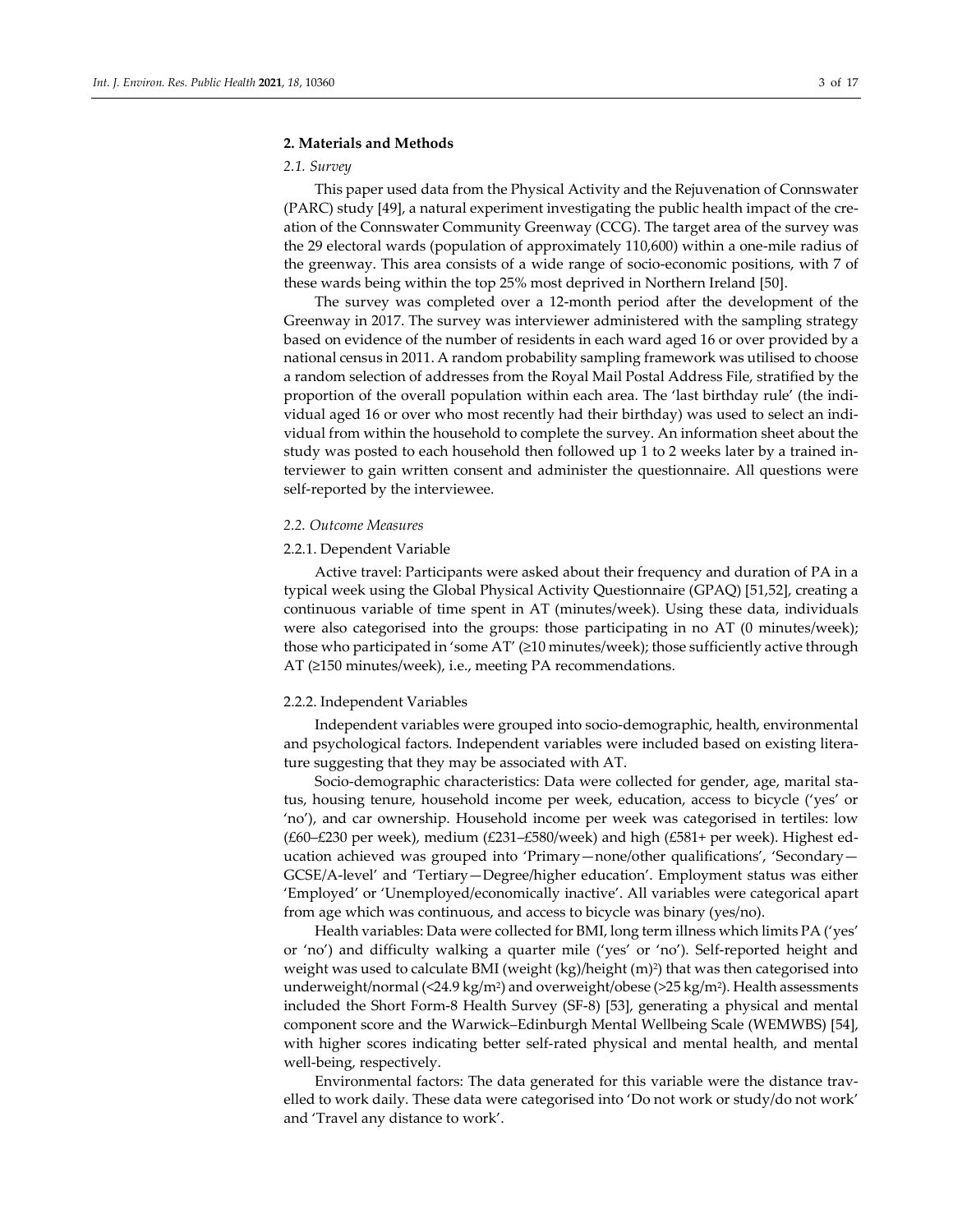Psychological factors: Psychological variables were the Physical Activity Self-Efficacy mean score [55] and the Physical Activity Stages of Change questionnaire [56], with the three possible categories of 'Pre-contemplation', 'Contemplation/preparation' and 'Action/Maintenance'. These were categorised due to low numbers in the contemplation, preparation and action stages.

## 2.2.3. Statistical Analysis

All statistical analyses were completed using STATA version 14. Descriptive statistics for the full cohort, and low- and high income-groups were calculated. For categorical variables, the descriptive statistics were the number (*n*) and percentage (%) of participants in each category. For continuous variables, the descriptive statistics used were mean and standard deviation (SD).

The association between variables and each of the three AT participation groups was explored using separate regression models. In these analyses, all variables were entered simultaneously. Age, WEMWBS, SF8 Mental Score, SF8 Physical Score and Physical Activity Self-Efficacy were entered as continuous variables, with all other variables being binary or categorical. Multiple logistic regression was used for the binary AT variable (any AT) and a separate multiple logistic regression was conducted for the binary variable of being sufficiently active through AT (≥150 minutes/week). Multiple linear regression was used for the continuous AT variable (time spent on AT, if any). Only participants with complete data were included in the models. This was completed for the full cohort, and low- and high-income groups separately to enable comparison between the two income groups.

A sensitivity analysis to test for missing data using multiple imputation chain equations was conducted for the full cohort. Data were imputed for the variables BMI, income, PA self-efficacy and marital status. This sensitivity analysis was not conducted for the low- and high-income groups as the amount of data missing was negligible.

## **3. Results**

## *3.1. Participant Characteristics*

The full cohort consisted of 1214 participants, with 916 participants having complete data. For the full cohort, participants had a mean age of 51.7 years (SD 19.1), and just over half of the sample were women, had overweight or obesity and were in employment. Further, 30.6% had access to a bicycle, 72.0% had access to a car and 31.6% had a long-term illness limiting activities. In this cohort,  $64.1\%$  ( $n = 778$ ) reported doing 'some AT' in the past week and had a median of 90 minutes of AT per week.

The full cohort was divided by income, with 25.1% (*n* = 244) in the low-income group and 29.5% (*n* = 286) in the high-income group. Over half the individuals in both the lowand high-income groups were women but, some differences in characteristics were evident between groups. In comparison to the high-income group, the low-income group had an older sample, a higher number of single/separated/divorced/widowed individuals, home renters, individuals experiencing a long term illness that limited activities and had difficulty walking a quarter mile. The high-income group had a higher proportion of people needing to travel a distance to work, owned at least one car, had access to a bicycle, had tertiary education and were in employment than the low-income group. Further, the high-income group had higher mean scores for psychological outcomes and the majority were in the action/maintenance phase of the stages of change model in contrast to the lowincome group (Table 1). For AT, a larger number in the high-income group reported doing 'some AT' in the past week, in comparison to the low-income group (72.7; *n* = 208 vs. 53.7; *n* = 131, respectfully) (Table 2). The findings for medium income are in Tables S1–S5.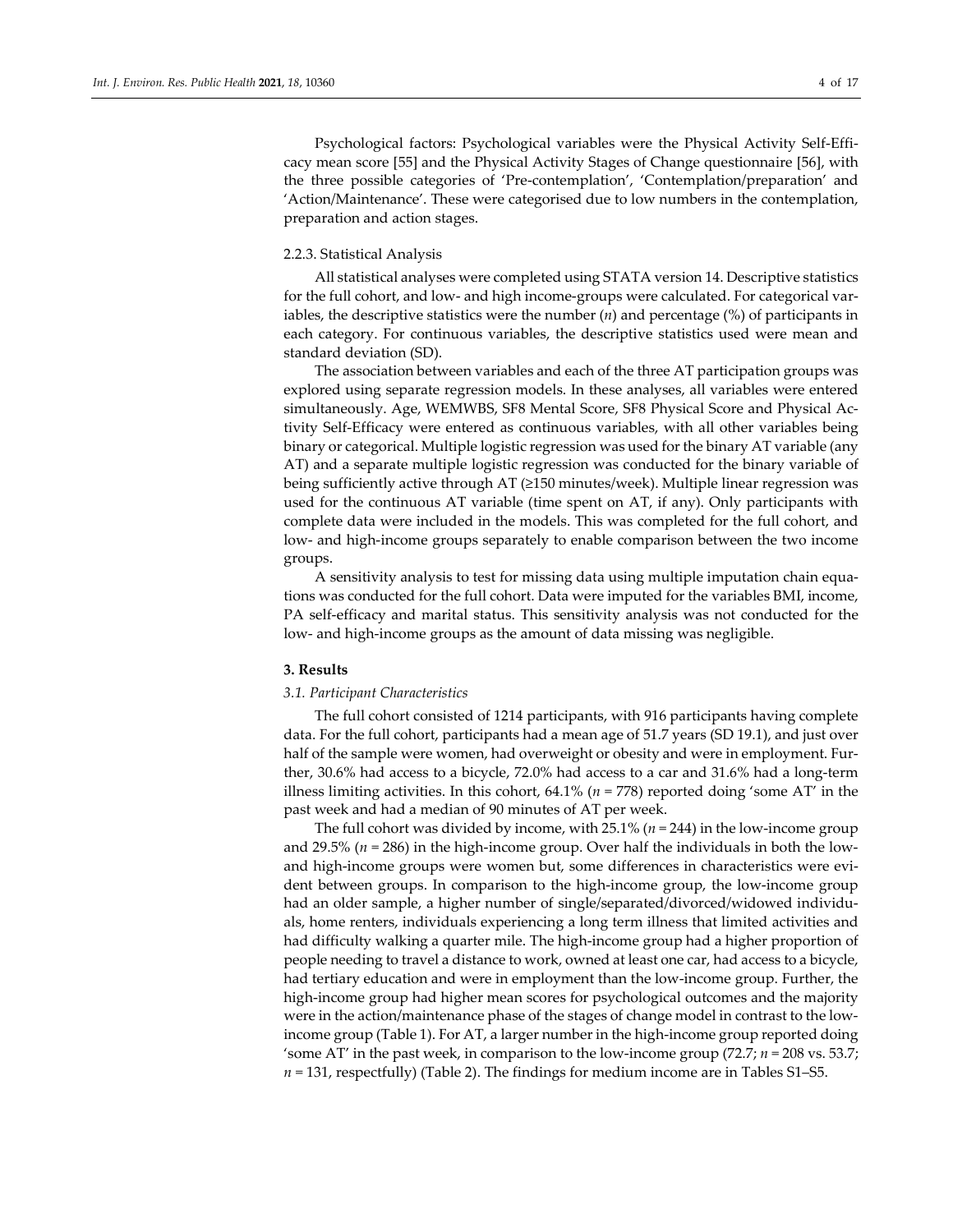| Variable                               |               | <b>Full Cohort</b>                 | <b>Low Income</b>        |                                    |                | <b>High Income</b>                 |  |
|----------------------------------------|---------------|------------------------------------|--------------------------|------------------------------------|----------------|------------------------------------|--|
|                                        |               | $(n=1214)$                         | $(n=244)$                |                                    | $(n=286)$      |                                    |  |
|                                        | N             | $\mathbf{0}_{\mathbf{0}}^{\prime}$ | ${\bf N}$                | $\mathbf{0}_{\mathbf{0}}^{\prime}$ | $\mathbf N$    | $\mathbf{O}_{\mathbf{O}}^{\prime}$ |  |
| Sex                                    |               |                                    |                          |                                    |                |                                    |  |
| Male                                   | 531           | 43.74                              | 85                       | 34.84                              | 132            | 46.15                              |  |
| Female                                 | 683           | 56.26                              | 159                      | 65.16                              | 154            | 53.85                              |  |
| Age                                    |               |                                    |                          |                                    |                |                                    |  |
| 16 to 39 years                         | 393           | 32.37                              | 60                       | 24.59                              | 101            | 35.31                              |  |
| 40 to 64 years                         | 471           | 38.80                              | 74                       | 30.33                              | 156            | 54.55                              |  |
| 65+ years                              | 350           | 28.83                              | 110                      | 45.08                              | 29             | 10.14                              |  |
| Mean (years (SD)):                     | 51.66 (19.07) | $\overline{\phantom{m}}$           | 57.66 (20.30)            |                                    | 46.02 (13.91)  | $\overline{\phantom{a}}$           |  |
| Range (years):                         | 16-99         |                                    | $19 - 96$                |                                    | $18 - 88$      |                                    |  |
| Marital status*                        |               |                                    |                          |                                    |                |                                    |  |
| Married/co-habiting                    | 571           | 47.19                              | 45                       | 18.44                              | 218            | 76.22                              |  |
| Single/Separated/divorced/wid-<br>owed | 639           | 52.81                              | 199                      | 81.56                              | 68             | 23.78                              |  |
| Housing tenure                         |               |                                    |                          |                                    |                |                                    |  |
| Owned outright                         | 405           | 33.36                              | 67                       | 27.46                              | 87             | 30.42                              |  |
| Mortgage/co-ownership                  | 333           | 27.43                              | 13                       | 5.33                               | 155            | 54.20                              |  |
| Rented/other                           | 476           | 39.21                              | 164                      | 67.21                              | $44\,$         | 15.38                              |  |
| Weekly household income *              |               |                                    |                          |                                    |                |                                    |  |
| Low Income (£60-£230)                  | 244           | 25.13                              |                          |                                    |                |                                    |  |
| Medium Income (£231-£580)              | 441           | 45.42                              |                          |                                    |                |                                    |  |
| High Income (£581+)                    | 286           | 29.45                              | $\overline{\phantom{m}}$ |                                    |                | -                                  |  |
| BMI category *                         |               |                                    |                          |                                    |                |                                    |  |
| <24.9 Underweight/Normal               | 539           | 46.07                              | 111                      | 47.44                              | 122            | 43.88                              |  |
| 25-29.9 Overweight/> 30 Obese 631      |               | 53.93                              | 123                      | 52.56                              | 156            | 56.12                              |  |
| Highest education                      |               |                                    |                          |                                    |                |                                    |  |
| Primary-none/other qualifica-          |               |                                    |                          |                                    |                |                                    |  |
| tions                                  | 226           | 18.62                              | 99                       | 40.57                              | $\overline{7}$ | 2.45                               |  |
| Secondary-GCSE/A-level                 | 472           | 38.88                              | 118                      | 48.36                              | 69             | 24.13                              |  |
| Tertiary-degree/higher educa-          | 516           |                                    |                          |                                    |                |                                    |  |
| tion                                   |               | 42.50                              | 27                       | 11.07                              | 210            | 73.43                              |  |
| Access to bicycle                      |               |                                    |                          |                                    |                |                                    |  |
| Yes                                    | 371           | 30.56                              | 32                       | 13.11                              | 162            | 56.64                              |  |
| $\rm No$                               | 843           | 69.44                              | 212                      | 86.89                              | 124            | 43.36                              |  |
| Number of cars/vans owned              |               |                                    |                          |                                    |                |                                    |  |
| $\boldsymbol{0}$                       | 340           | 28.01                              | 151                      | 61.89                              | $11\,$         | 3.85                               |  |
| $\mathbf{1}$                           | 543           | 44.73                              | $84\,$                   | 34.43                              | 111            | 38.81                              |  |
| $2+$                                   | 331           | 27.27                              | 9                        | 3.69                               | 164            | 57.34                              |  |
| Employment                             |               |                                    |                          |                                    |                |                                    |  |
| Employed                               | 608           | 50.08                              | 38                       | 15.57                              | 233            | 81.53                              |  |
| Unemployed/economically in-            |               |                                    |                          |                                    |                |                                    |  |
| active                                 | 606           | 49.92                              | 206                      | 84.43                              | 53             | 18.47                              |  |
| Long term illness limiting activ-      |               |                                    |                          |                                    |                |                                    |  |
| ities                                  |               |                                    |                          |                                    |                |                                    |  |
| Yes                                    | 383           | 31.55                              | 148                      | 60.66                              | $44\,$         | 15.38                              |  |
| No                                     | 831           | 68.45                              | 96                       | 39.34                              | 242            | 84.62                              |  |

**Table 1.** Participant socio-demographics for full cohort and by low and high income.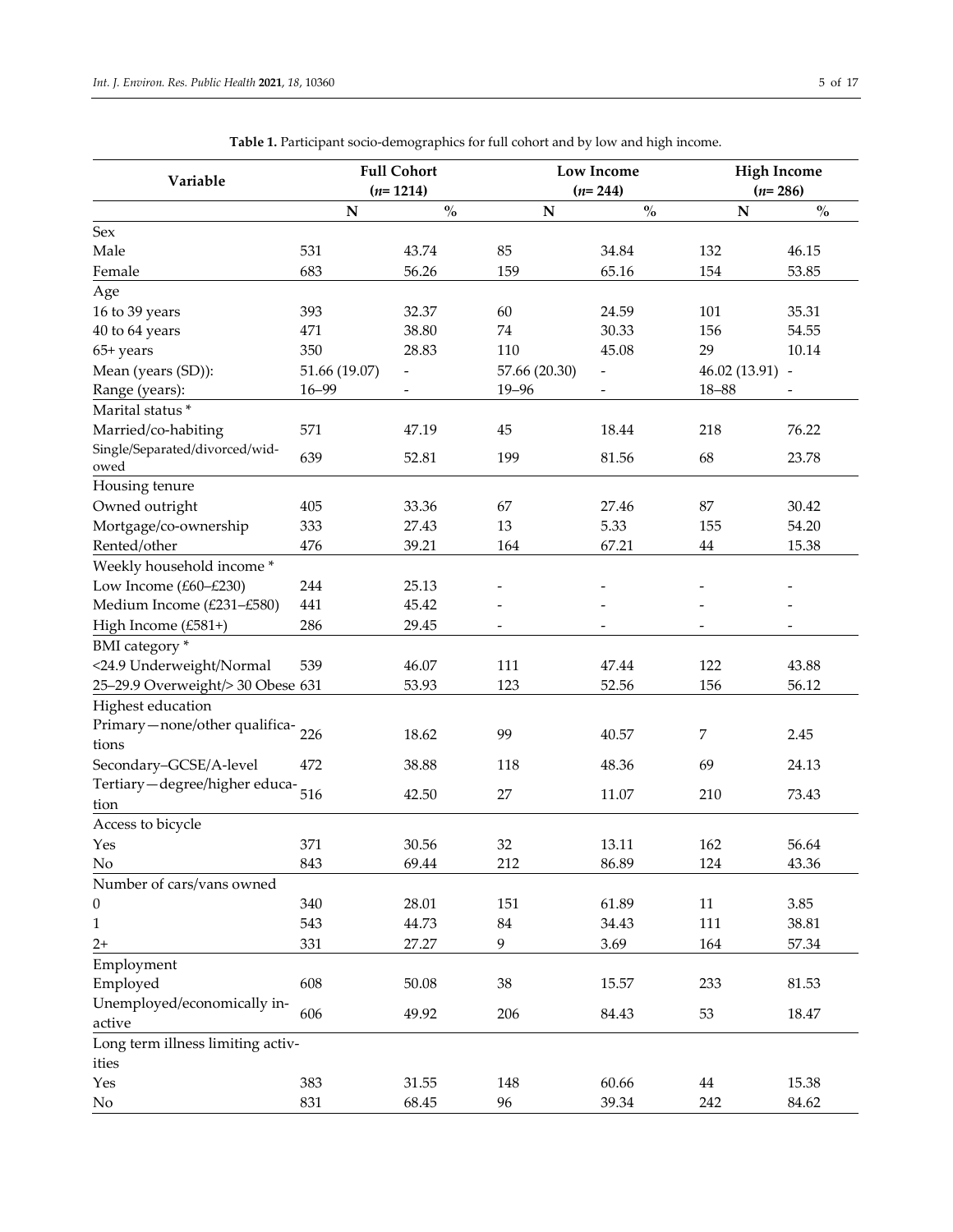| Difficulty walking a quarter                  |       |           |       |           |       |           |
|-----------------------------------------------|-------|-----------|-------|-----------|-------|-----------|
| mile                                          |       |           |       |           |       |           |
| Yes                                           | 268   | 22.08     | 108   | 44.26     | 26    | 9.09      |
| No.                                           | 946   | 77.92     | 136   | 55.74     | 260   | 90.91     |
| Distance travelled to work                    |       |           |       |           |       |           |
| daily                                         |       |           |       |           |       |           |
| Do not work or study/Work at                  | 599   |           |       |           | 61    |           |
| home                                          |       | 49.34     | 206   | 84.43     |       | 21.33     |
| Travel any distance to work                   | 615   | 50.66     | 38    | 15.57     | 225   | 78.67     |
| Active travel                                 |       |           |       |           |       |           |
| None                                          | 436   | 35.91     | 113   | 46.31     | 78    | 27.27     |
| Some                                          | 778   | 64.09     | 131   | 53.69     | 208   | 72.73     |
| Stage of change                               |       |           |       |           |       |           |
| Pre-contemplation                             | 394   | 32.45     | 125   | 51.23     | 49    | 17.13     |
| Contemplation/Preparation                     | 187   | 15.40     | 29    | 11.89     | 59    | 20.63     |
| Action/Maintenance                            | 633   | 52.14     | 90    | 36.89     | 178   | 62.24     |
|                                               | Mean  | <b>SD</b> | Mean  | <b>SD</b> | Mean  | <b>SD</b> |
| <b>WEMWBS</b>                                 | 51.21 | 9.30      | 45.58 | 10.05     | 53.98 | 7.00      |
| SF8 Mental Summary Score                      | 48.75 | 10.24     | 43.94 | 11.65     | 50.88 | 7.35      |
| SF8 Physical Summary Score                    | 48.18 | 10.84     | 42.49 | 11.37     | 52.14 | 7.83      |
| Physical Activity Self-Efficacy 2.38<br>Mean* |       | 0.97      | 1.93  | 0.93      | 2.71  | 0.96      |

\* Participant data missing, therefore the total does not equal 1214. (N for variables with missing data for full cohort: marital status: *n* = 1210; socio-economic position: *n* = 971; BMI category: *n*= 1170; physical activity self-efficacy mean: *n*= 1176).

| Table 2. Engagement in active travel by participants for full cohort and by low and high income. |  |  |
|--------------------------------------------------------------------------------------------------|--|--|
|                                                                                                  |  |  |

|                                                                                                                  | <b>Full Cohort</b>         | Low Income  | <b>High Income</b> |
|------------------------------------------------------------------------------------------------------------------|----------------------------|-------------|--------------------|
| Median minutes of active travel per week (minutes (IQR))                                                         | $90(0-240)$                | $30(0-205)$ | $120(0-240)$       |
| Number of participants doing 'some' active travel (over 10 minutes per<br>week) $(n (%))$                        | 778 (64.09)                | 131 (53.69) | 208 (72.73)        |
| Median minutes of active travel for those that do 'some' active travel<br>(over 10 minutes per week) (min (IQR)) | 200 (100–315) 160 (90–360) |             | 200 (100-300)      |
| Number of participants that achieve over 150 minutes of active travel<br>per week $(n \, 0)$                     | 489 (40.28)                | 75 (30.74)  | 125 (43.71)        |

IQR: Inter-quartile range.

## *3.2. Associations with Active Travel*

3.2.1. Engaging in Some Active Travel

The multiple logistic regression model exploring the association between socio-demographic variables and some AT (≥10 minutes per week) is summarised in Table 3. For the full cohort, there was a decreased likelihood of engaging in some AT for those who were of underweight/normal weight compared to those with overweight/obesity, having difficulty walking a quarter of a mile, and being in the pre-contemplation or contemplation/preparation phases of the stages of change model compared to being in the action/maintenance phase. Not owning a car was associated with increased likelihood of some AT compared to owning two or more cars. WEMWBS score was also positively associated with increased likelihood of some AT. The pseudo-R<sup>2</sup> value suggests that individual factors explained 15.0% of the variance in AT.

Differences were found by income group. For the lower income group, being under/normal weight compared to having overweight/obesity and being in the pre-contemplation or contemplation/preparation phase of the stages of change model rather than the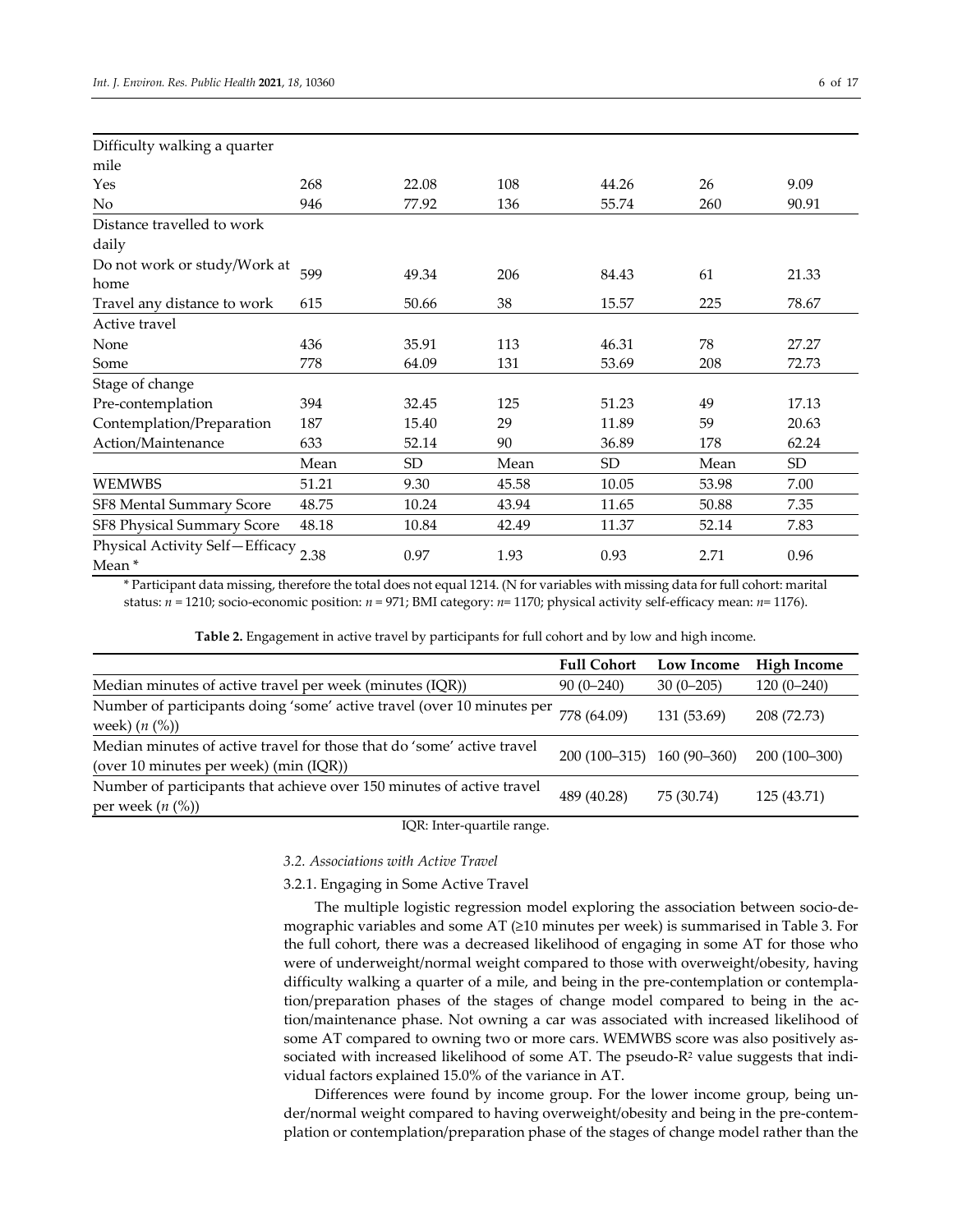action/maintenance phase were associated with decreased likelihood of AT, with variance of 32.0%. For the high-income group, being in the contemplation/preparation phase compared to the action/maintenance phase was also associated with being less likely to take part in AT and had a variance of 10.0%.

**Table 3.** Multiple logistic regression of socio-demographic, health, environmental and psychological associations of none/some active travel (binary) for full cohort and by low and high income.

| Variable                              | Full Cohort ( $n = 916$ ) * |                     | Low Income $(n = 219)$ * High Income $(n = 277)$ * |
|---------------------------------------|-----------------------------|---------------------|----------------------------------------------------|
|                                       | Odds Ratio (95% CI)         | Odds Ratio (95% CI) | Odds Ratio (95% CI)                                |
| Sex                                   |                             |                     |                                                    |
| Male                                  | 0.98(0.71, 1.36)            | 1.99(0.89, 4.45)    | 1.09(0.59, 2.01)                                   |
| Female                                | Ref.                        | Ref.                | Ref.                                               |
| Age (continuous, per year)            |                             |                     |                                                    |
|                                       | 0.98(0.97, 1.00)            | 0.98(0.96, 1.01)    | 1.00(0.97, 1.03)                                   |
| Marital status                        |                             |                     |                                                    |
| Married/co-habiting                   | 1.07(0.73, 1.57)            | 2.95(0.99, 8.80)    | 0.46(0.19, 1.09)                                   |
| Single/Separated/divorced/widowed     | Ref.                        | Ref.                | Ref.                                               |
| Housing tenure                        |                             |                     |                                                    |
| Owned outright                        | 1.40(0.86, 2.28)            | 1.30(0.51, 3.34)    | 1.33(0.38, 4.61)                                   |
| Mortgage/co-ownership                 | 1.21(0.75, 1.97)            | 1.43(0.24, 8.46)    | 1.08(0.40, 2.96)                                   |
| Rented/other                          | Ref.                        | Ref.                | Ref.                                               |
| Weekly household income               |                             |                     |                                                    |
| Low Income (£60-£230)                 | 1.39(0.76, 2.54)            |                     |                                                    |
| Medium Income (£231-£580)             | 1.00(0.65, 1.53)            |                     |                                                    |
| High Income (£581+)                   | Ref.                        |                     |                                                    |
| <b>BMI</b> category                   |                             |                     |                                                    |
| Underweight/Normal                    | 0.65(0.48, 0.90)            | 0.38(0.17, 0.82)    | 1.35(0.73, 2.52)                                   |
| Overweight/Obese                      | Ref.                        | Ref.                | Ref.                                               |
| Highest education                     |                             |                     |                                                    |
| Primary-none/other qualifications     | 0.65(0.39, 1.09)            | 1.31(0.35, 4.95)    | 1.29(0.13, 13.27)                                  |
| Secondary-GCSE/A-level                | 0.84(0.58, 1.21)            | 1.43(0.40, 5.08)    | $0.72$ $(0.37, 1.38)$                              |
| Tertiary-degree/higher education      | Ref.                        | Ref.                | Ref.                                               |
| Access to bicycle                     |                             |                     |                                                    |
| Yes                                   | 1.25(0.84, 1.84)            | 0.40(0.10, 1.58)    | 1.70(0.93, 3.13)                                   |
| No                                    | Ref.                        | Ref.                | Ref.                                               |
| Number of cars/vans owned             |                             |                     |                                                    |
| 0                                     | 1.91(1.04, 3.50)            | 3.41 (0.43, 26.71)  | 5.20 (0.45, 60.33)                                 |
| 1                                     | 1.34(0.87, 2.06)            | 2.13 (0.31, 14.77)  | 1.49 (0.75, 2.98)                                  |
| $2+$                                  | Ref.                        | Ref.                | Ref.                                               |
| Employment                            |                             |                     |                                                    |
| Unemployed/economically inactive      | 1.04(0.41, 2.60)            | 0.22(0.02, 2.57)    | 1.26(0.29, 5.54)                                   |
| Employed                              | Ref.                        | Ref.                | Ref.                                               |
| Long term illness limiting activities |                             |                     |                                                    |
| Yes                                   | 0.99(0.59, 1.65)            | 1.54(0.49, 4.86)    | 0.69(0.25, 1.92)                                   |
| No                                    | Ref.                        | Ref.                | Ref.                                               |
| Difficulty walking a quarter mile     |                             |                     |                                                    |
| Yes                                   | 0.56(0.33, 0.94)            | 0.62(0.24, 1.58)    | 1.39(0.38, 5.04)                                   |
| $\rm No$                              | Ref.                        | Ref.                | Ref.                                               |
| Distance travelled to work daily      |                             |                     |                                                    |
| Do not work or study/Work at home     | 1.12(0.45, 2.76)            | 3.00(0.28, 32.18)   | 0.98(0.24, 3.93)                                   |
| Travel any distance to work           | Ref.                        | Ref.                | Ref.                                               |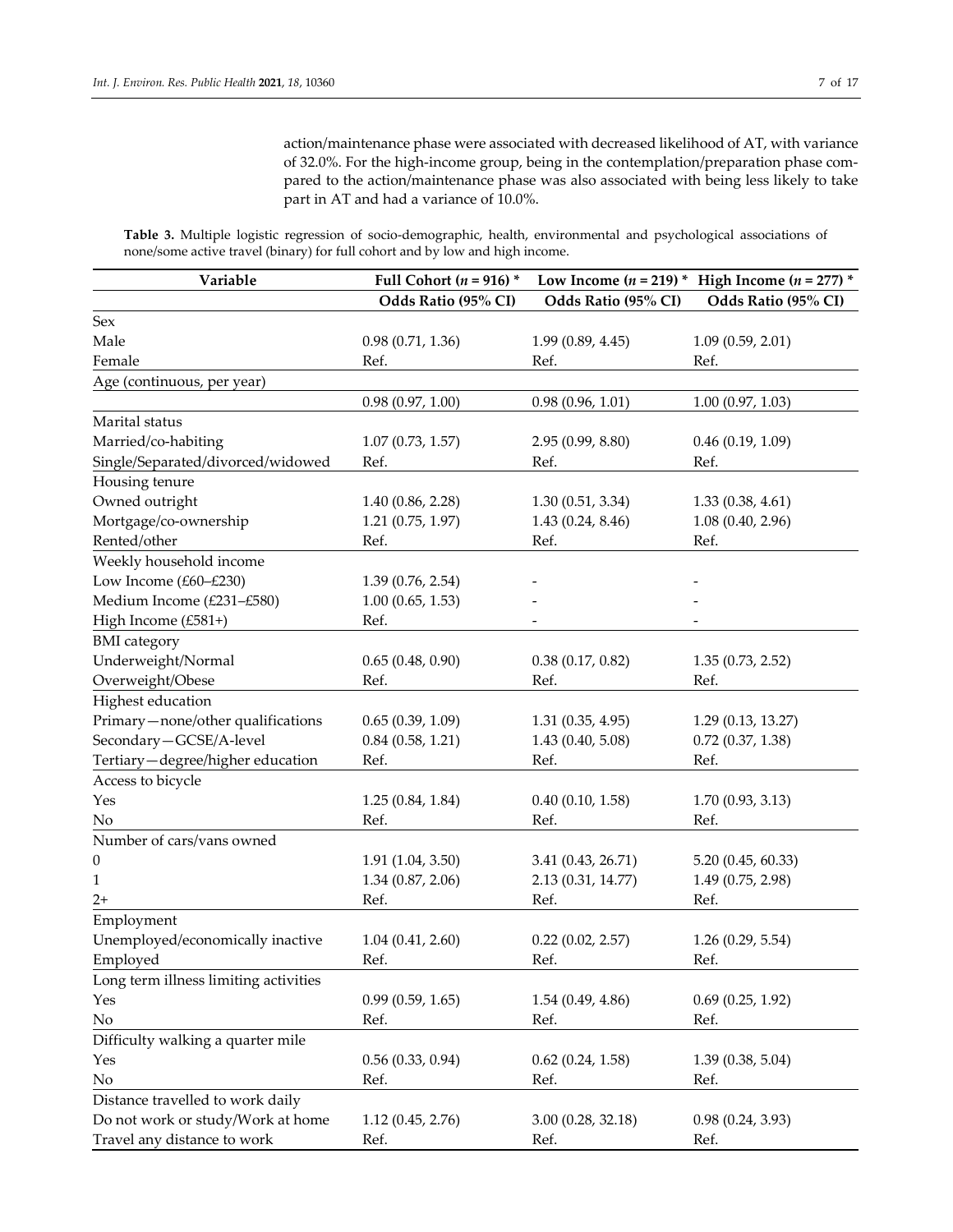| Stage of change                       |                  |                  |                   |
|---------------------------------------|------------------|------------------|-------------------|
| Pre-contemplation                     | 0.49(0.32, 0.74) | 0.33(0.12, 0.92) | 0.68(0.30, 1.52)  |
| Contemplation/Preparation             | 0.45(0.29, 0.70) | 0.27(0.08, 0.89) | 0.48(0.23, 0.98)  |
| Action/Maintenance                    | Ref.             | Ref.             | Ref.              |
| WEMWBS (continuous, per unit)         | 1.04(1.01, 1.06) | 1.05(1.00, 1.11) | 1.05(0.99, 1.10)  |
| SF8 Mental Summary Score (continuous, |                  |                  |                   |
| per unit)                             | 1.01(0.99, 1.03) | 1.01(0.96, 1.06) | 1.02(0.98, 1.07)  |
| SF8 Physical Summary Score            |                  |                  | 0.97(0.92, 1.01)  |
| (continuous, per unit)                | 1.01(0.99, 1.04) | 1.05(0.99, 1.11) |                   |
| Physical Activity Self-Efficacy Mean  |                  |                  |                   |
| (continuous, per unit)                | 1.13(0.93, 1.36) | 1.61(0.91, 2.84) | 1.12(0.80, 1.55)  |
| _cons                                 | 0.27(0.05, 1.37) | 0.01(0.00, 1.00) | 0.42(0.01, 12.32) |
| Pseudo r-squared                      | 0.15             | 0.32             | 0.10              |

\* Only participants with no missing data included in analyses.

## 3.2.2. Amount of Time Engaging in Active Travel

Table 4 summarises the multiple linear regression analysis exploring the relationship between the socio-demographic variables and time spent on AT. For the full cohort, being in the pre-contemplation or contemplation/preparation phases of the stage of change model were significantly associated with less time spent in AT compared to the action/maintenance phase, and SF8 physical summary score was positively associated with AT time. The  $R^2$  value indicated that individual factors explained 11.0% of the variance in AT.

For the low-income group, being in the contemplation/preparation phase was associated with less time in AT than the maintenance/action phase, but PA self-efficacy was positively associated with time in AT, with 28.0% variance. For the high-income group, being married/co-habiting increased time spent in AT compared to being single/separated/divorced/widowed, while owning a house outright or having a mortgage/co-owning a house was associated with less time spent in AT than those who rented/other, with a variance of 18.0%.

**Table 4.** Multiple linear regression of socio-demographic, health, environmental and psychological associations of those that engage in `some` active travel (continuous data) for full cohort and by low and high income.

| Variable                          | <b>Full Cohort</b><br>$(n = 609)^{*}$ | <b>Low Income</b><br>$(n = 126)$ * | <b>High Income</b><br>$(n=202)$ *  |
|-----------------------------------|---------------------------------------|------------------------------------|------------------------------------|
|                                   | Coef. (95% CI)                        | Coef. (95% CI)                     | Coef. (95% CI)                     |
| Sex                               |                                       |                                    |                                    |
| Male                              | 31.77 (-10.99, 74.54)                 | $27.92 (-86.96, 142.80)$           | 28.42 (-39.70, 96.55)              |
| Female                            | Ref.                                  | Ref.                               | Ref.                               |
| Age (continuous, per year)        | $0.58$ ( $-1.16$ , 2.32)              | $0.38$ ( $-3.19$ , $3.95$ )        | $1.87(-1.37, 5.11)$                |
| Marital status                    |                                       |                                    |                                    |
| Married/co-habiting               | $20.36 (-27.80, 68.53)$               | 25.20 (-94.33, 144.72)             | 80.04 (0.16, 159.92)               |
| Single/Separated/divorced/widowed | Ref.                                  | Ref.                               | Ref.                               |
| Housing tenure                    |                                       |                                    |                                    |
| Owned outright                    | $-48.63(-115.40, 18.13)$              | $-10.02$ ( $-162.03$ , 142.00)     | $-177.86(-302.11, -53.61)$         |
| Mortgage/co-ownership             | $-21.38(-82.43, 39.67)$               | 97.13 (-133.36, 327.62)            | $-122.72$ ( $-224.50$ , $-20.95$ ) |
| Rented/other                      | Ref.                                  | Ref.                               | Ref.                               |
| Weekly household income           |                                       |                                    |                                    |
| Low Income $(E60 - E230)$         | $2.15$ ( $-73.93$ , $78.23$ )         |                                    |                                    |
| Medium Income (£231-£580)         | $37.17(-14.30, 88.64)$                |                                    |                                    |
| High Income $(E581+)$             | Ref.                                  |                                    |                                    |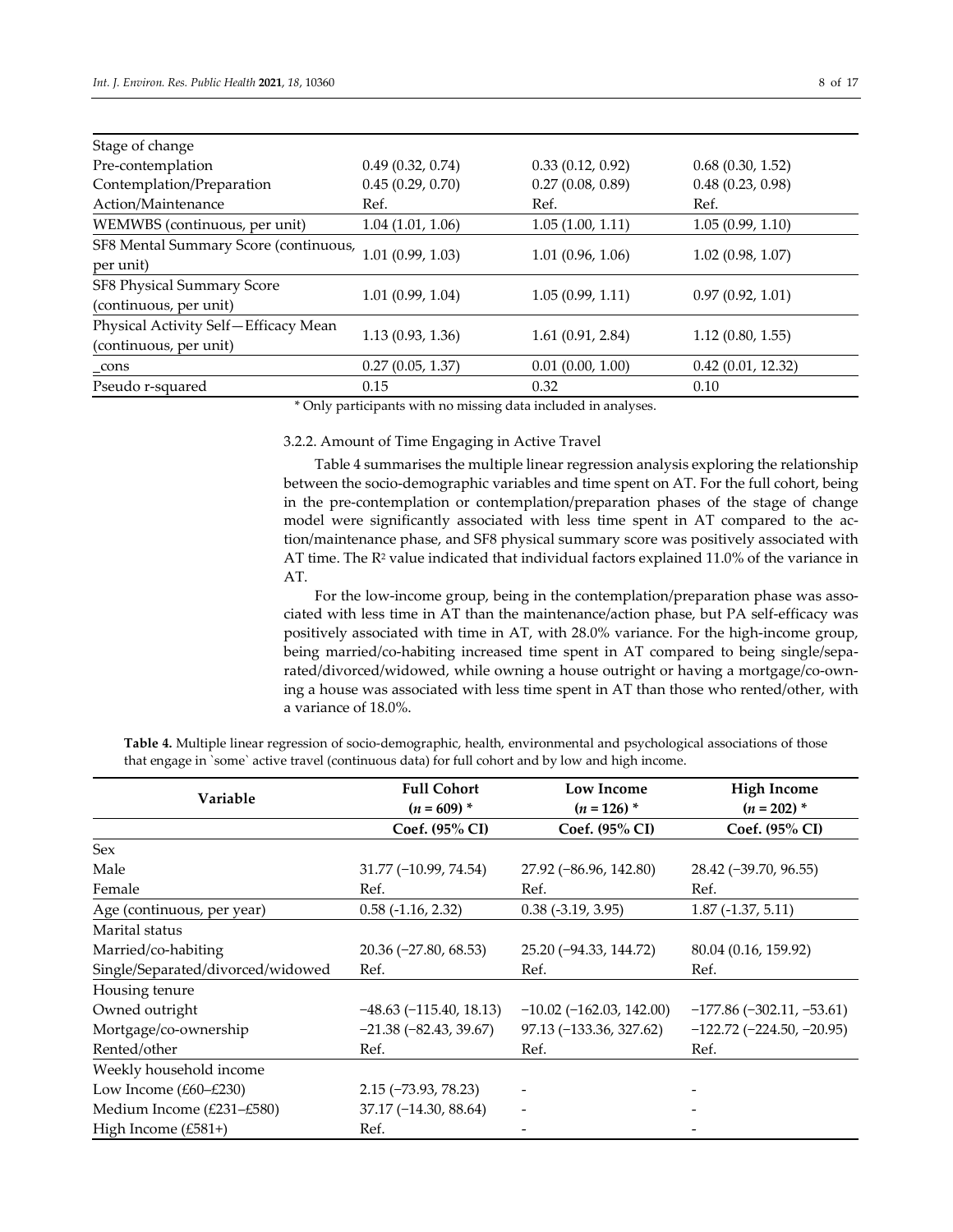| <b>BMI</b> category                   |                                                    |                                  |                                |
|---------------------------------------|----------------------------------------------------|----------------------------------|--------------------------------|
| Underweight/Normal                    | $5.02$ ( $-36.63$ , $46.67$ )                      | $-5.22$ ( $-114.26$ , $103.82$ ) | 22.21 (-44.57, 88.99)          |
| Overweight/Obese                      | Ref.                                               | Ref.                             | Ref.                           |
| Highest education                     |                                                    |                                  |                                |
| Primary-none/other qualifications     | 16.86 (-58.12, 91.83)                              | $-22.38$ $(-207.53, 162.77)$     | $-111.69$ ( $-300.14$ , 76.76) |
| Secondary-GCSE/A-level                | $2.11 (-44.47, 48.68)$                             | 12.05 (-147.13, 171.24)          | $-39.71(-117.92, 38.49)$       |
| Tertiary-degree/higher education      | Ref.                                               | Ref.                             | Ref.                           |
| Access to bicycle                     |                                                    |                                  |                                |
| Yes                                   | $-4.71(-51.22, 41.81)$                             | $31.15 (-124.81, 187.12)$        | $-52.39(-119.43, 14.64)$       |
| No                                    | Ref.                                               | Ref.                             | Ref.                           |
| Number of cars/vans owned             |                                                    |                                  |                                |
| $\Omega$                              | 50.54 (-24.73, 125.80)                             | $-71.59$ ( $-355.29$ , 212.11)   | $-52.47$ ( $-237.51$ , 132.58) |
| 1                                     | $-9.15 (-63.14, 44.85)$                            | $-202.40$ $(-470.54, 65.75)$     | $-28.32$ ( $-101.71$ , 45.08)  |
| $2+$                                  | Ref.                                               | Ref.                             | Ref.                           |
| Employment                            |                                                    |                                  |                                |
| Unemployed/economically inactive      | 73.60 (-41.19, 188.38)                             | 130.67 (-206.70, 468.04)         | 136.23 (-17.57, 290.03)        |
| Employed                              | Ref.                                               | Ref.                             | Ref.                           |
| Long term illness limiting activities |                                                    |                                  |                                |
| Yes                                   | 45.37 (-22.72, 113.46)                             | 124.62 (-29.32, 278.56)          | 70.40 (-41.91, 182.71)         |
| No                                    | Ref.                                               | Ref.                             | Ref.                           |
| Difficulty walking a quarter mile     |                                                    |                                  |                                |
| Yes                                   | $-59.48$ $(-136.21, 17.25)$                        | $-77.48$ ( $-223.44$ , 68.48)    | $-67.39$ $(-207.98, 73.19)$    |
| No                                    | Ref.                                               | Ref.                             | Ref.                           |
| Distance travelled to work daily      |                                                    |                                  |                                |
| Do not work or study/Work at home     | $-63.65$ $(-176.99, 49.69)$                        | $-153.61$ ( $-480.33$ , 173.11)  | $-73.94 (-225.90, 78.02)$      |
| Travel any distance to work           | Ref.                                               | Ref.                             | Ref.                           |
| Stage of change                       |                                                    |                                  |                                |
| Pre-contemplation                     | $-96.04$ (-151.46, -40.61) -55.07 (-194.67, 84.53) |                                  | $-70.41(-157.84, 17.03)$       |
| Contemplation/Preparation             | $-89.58(-142.71,-18.46)$                           | $-224.41 (-381.06, -67.75)$      | $-72.57$ ( $-161.87$ , 16.73)  |
| Action/Maintenance                    | Ref.                                               | Ref.                             | Ref.                           |
| WEMWBS (continuous, per unit)         | $-1.55$ ( $-4.59$ , 1.50)                          | $-3.20$ $(-10.36, 3.95)$         | $-3.86(-9.23, 1.52)$           |
| SF8 Mental Summary Score (continuous, |                                                    |                                  |                                |
| per unit)                             | $1.96 (-1.07, 5.00)$                               | $2.84 (-4.67, 10.36)$            | $3.95(-1.64, 9.53)$            |
| SF8 Physical Summary Score (continu-  |                                                    |                                  |                                |
| ous, per unit)                        | 3.30(0.30, 6.30)                                   | $5.58(-3.04, 14.19)$             | $3.79(-0.63, 8.21)$            |
| Physical Activity Self-Efficacy Mean  |                                                    |                                  |                                |
| (continuous, per unit)                | 23.11 (-1.69, 47.91)                               | 88.85 (20.49, 157.21)            | 26.00 (-10.91, 62.91)          |
| cons                                  | $-11.22$ ( $-229.84$ , 207.41)                     | $-79.51 (-698.47, 539.46)$       | $-0.59$ ( $-358.09$ , 356.91)  |
| R-squared                             | 0.11                                               | 0.28                             | 0.18                           |

\* Only participants with no missing data were included in analyses.

3.2.3. Sufficiently Active through Active Travel

Table 5 summarises the multiple logistic regression analysis exploring the relationship between the socio-demographic variables and being sufficiently active through AT (>150 minutes per week). For the full cohort, age was negatively associated with being sufficiently active through AT. Those less likely to be sufficiently active through AT were those with difficulty walking a quarter mile compared to those without any difficulty, and those in the pre-contemplation or contemplation/preparation phases of the stage of change model compared to being in the action/maintenance phase. Not owning a car was associated with increased likelihood of being sufficiently active through AT compared to owning more than one car, and SF8-physical summary score was positively associated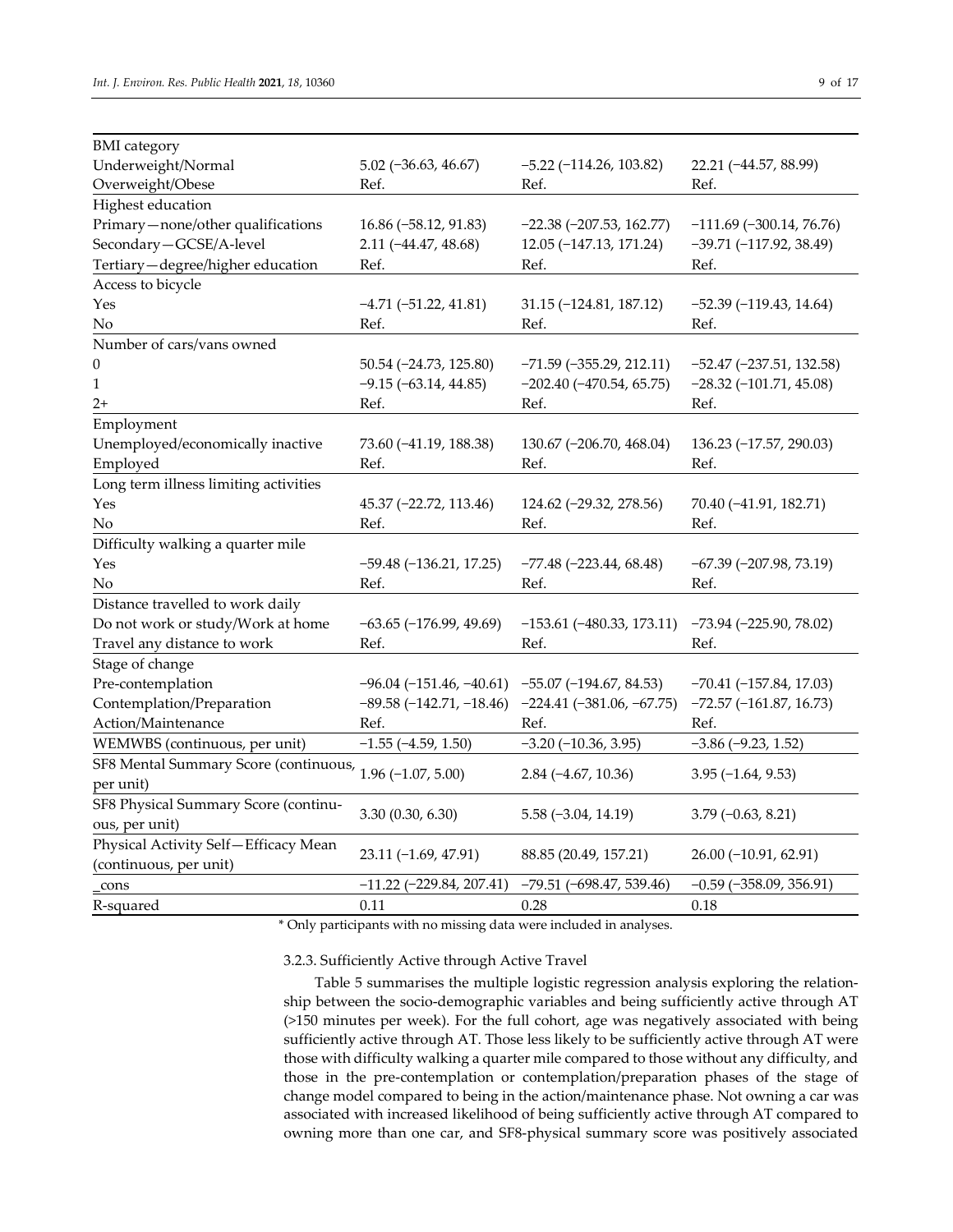with being sufficiently active. The pseudo- $R<sup>2</sup>$  value suggests that individual factors explained 16.0% of the variance in AT. For lower income group, individuals with a mortgage/co-owning a house compared to renting/other, those married/co-habiting rather than being single/separated/divorced/widowed and those reporting a long-term illness limiting activities were more likely to be sufficiently active through AT. However, those with difficulty walking, and individuals in the pre-completion or contemplation/preparation phases of the stages of change model rather than in the action/maintenance phase were less likely. Variance was 34.0%. For high income, being under/normal weight was associated with increased likelihood of being sufficiently active through AT compared to those with overweight/obesity. Those with a decreased likelihood of being sufficiently active through AT were those with secondary education compared to those with tertiary education, and those in the contemplation/preparation phase rather than the action/maintenance phase of the stages of change model. The variance was 11.0%.

**Table 5.** Multiple logistic regression of socio-demographic, health, environmental and psychological associations of those engaging in 150 min plus of active travel for full cohort and by low and high income.

| Variable                            |                     | Full Cohort ( $n = 916$ ) * Low Income ( $n = 219$ ) * High Income ( $n = 277$ ) * |                     |  |
|-------------------------------------|---------------------|------------------------------------------------------------------------------------|---------------------|--|
|                                     | Odds Ratio (95% CI) | Odds Ratio (95% CI)                                                                | Odds Ratio (95% CI) |  |
| Sex                                 |                     |                                                                                    |                     |  |
| Male                                | 1.11(0.82, 1.52)    | 1.42(0.63, 3.18)                                                                   | 1.53(0.87, 2.72)    |  |
| Female                              | Ref.                | Ref.                                                                               | Ref.                |  |
| Age (continuous, per year)          | 0.98(0.97, 0.99)    | 0.98(0.96, 1.01)                                                                   | 0.99(0.96, 1.02)    |  |
| Marital status                      |                     |                                                                                    |                     |  |
| Married/co-habiting                 | 1.42(0.98, 2.05)    | 6.50(2.15, 19.65)                                                                  | 1.49(0.73, 3.06)    |  |
| Single/Separated/divorced/widowed   | Ref.                | Ref.                                                                               | Ref.                |  |
| Housing tenure                      |                     |                                                                                    |                     |  |
| Owned outright                      | 1.27(0.77, 2.07)    | 1.79(0.59, 5.44)                                                                   | 0.51(0.17, 1.54)    |  |
| Mortgage/co-ownership               | 1.02(0.65, 1.60)    | 7.84 (1.22, 50.24)                                                                 | 0.45(0.18, 1.11)    |  |
| Rented/other                        | Ref.                | Ref.                                                                               | Ref.                |  |
| Weekly household income             |                     |                                                                                    |                     |  |
| Low Income (£60-£230)               | 1.08(0.60, 1.95)    |                                                                                    |                     |  |
| Medium Income (£231-£580)           | 1.33 (0.90, 1.97)   |                                                                                    |                     |  |
| High Income (£581+)                 | Ref.                |                                                                                    |                     |  |
| <b>BMI</b> category                 |                     |                                                                                    |                     |  |
| Underweight/Normal                  | 0.89(0.66, 1.22)    | 0.45(0.20, 1.04)                                                                   | 1.80(1.02, 3.18)    |  |
| Overweight/Obese                    | Ref.                | Ref.                                                                               | Ref.                |  |
| Highest education                   |                     |                                                                                    |                     |  |
| Primary-none/other qualifications   | 0.79(0.46, 1.35)    | 2.34(0.59, 9.31)                                                                   | 1.03(0.19, 5.50)    |  |
| Secondary-GCSE/A-level              | 0.87(0.62, 1.23)    | 3.41 (0.97, 12.04)                                                                 | 0.47(0.24, 0.91)    |  |
| Tertiary-degree/higher education    | Ref.                | Ref.                                                                               | Ref.                |  |
| Access to bicycle                   |                     |                                                                                    |                     |  |
| Yes                                 | 1.06(0.75, 1.51)    | 0.68(0.21, 2.19)                                                                   | 1.13(0.64, 1.98)    |  |
| No                                  | Ref.                | Ref.                                                                               | Ref.                |  |
| Number of cars/vans owned           |                     |                                                                                    |                     |  |
| $\boldsymbol{0}$                    | 2.26(1.27, 4.03)    | 4.27(0.47, 39.07)                                                                  | 1.62(0.31, 8.38)    |  |
| 1                                   | 1.35(0.90, 2.03)    | 1.19(0.15, 9.43)                                                                   | 1.27(0.68, 2.36)    |  |
| $2+$                                | Ref.                | Ref.                                                                               | Ref.                |  |
| Employment                          |                     |                                                                                    |                     |  |
| Unemployed/economically inactive    | 2.32(1.00, 5.40)    | 1.35(0.16, 11.02)                                                                  | 3.11 (0.82, 11.75)  |  |
| Employed                            | Ref.                | Ref.                                                                               | Ref.                |  |
| as Milano de Maschitano, contextito |                     |                                                                                    |                     |  |

Long term illness limiting activities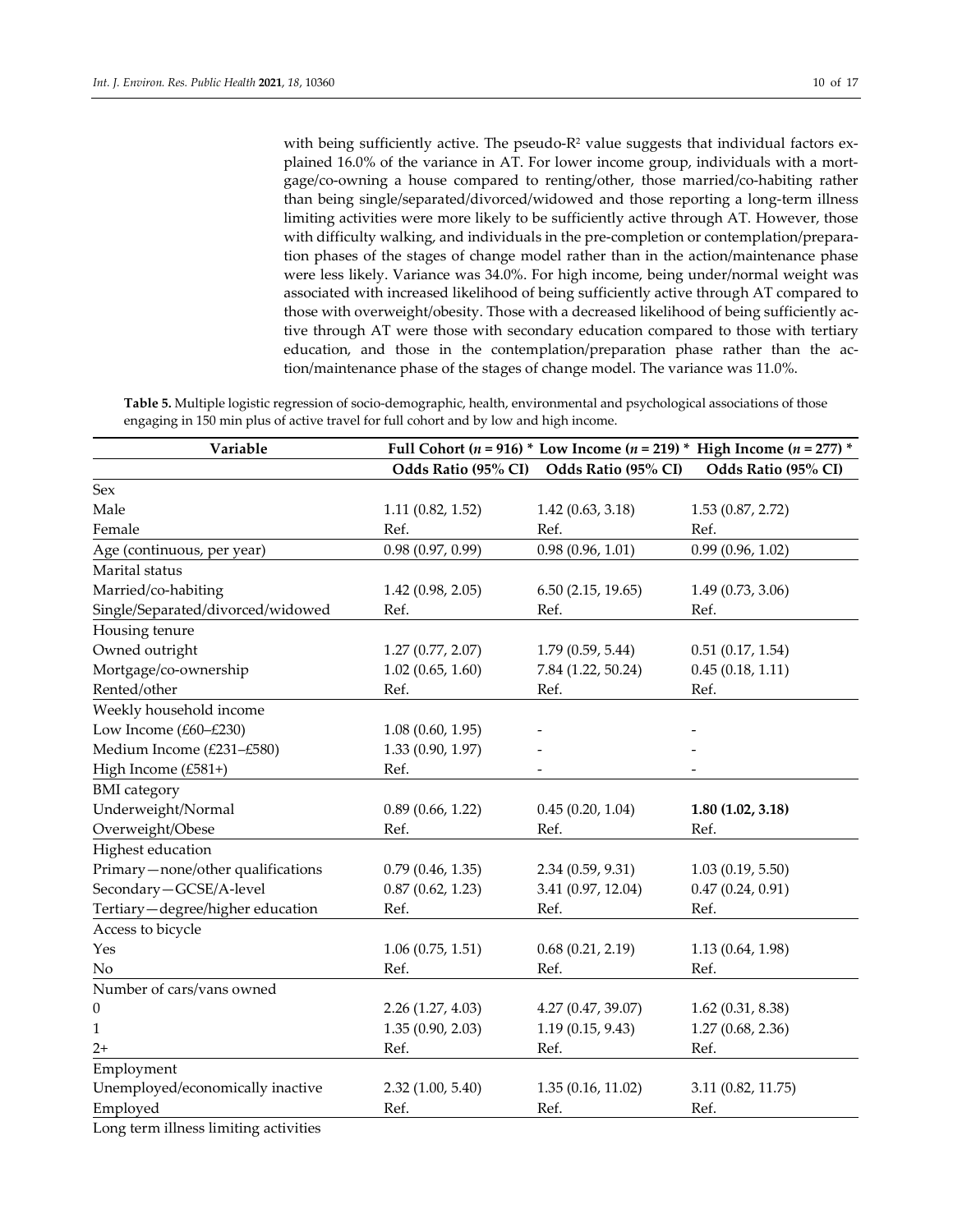| Yes                                                              | 1.58(0.95, 2.65) | 3.64(1.08, 12.24) | 0.90(0.34, 2.36) |
|------------------------------------------------------------------|------------------|-------------------|------------------|
| N <sub>o</sub>                                                   | Ref.             | Ref.              | Ref.             |
| Difficulty walking a quarter mile                                |                  |                   |                  |
| Yes                                                              | 0.41(0.23, 0.74) | 0.25(0.08, 0.76)  | 0.95(0.28, 3.28) |
| No                                                               | Ref.             | Ref.              | Ref.             |
| Distance travelled to work daily                                 |                  |                   |                  |
| Do not work or study/Work at home                                | 0.66(0.29, 1.51) | 0.45(0.06, 3.55)  | 0.67(0.18, 2.41) |
| Travel any distance to work                                      | Ref.             | Ref.              | Ref.             |
| Stage of change                                                  |                  |                   |                  |
| Pre-contemplation                                                | 0.36(0.23, 0.55) | 0.23(0.08, 0.66)  | 0.73(0.35, 1.55) |
| Contemplation/Preparation                                        | 0.28(0.18, 0.44) | 0.06(0.01, 0.24)  | 0.40(0.19, 0.84) |
| Action/Maintenance                                               | Ref.             | Ref.              | Ref.             |
| WEMWBS (continuous, per unit)                                    | 1.02(1.00, 1.05) | 1.03(0.98, 1.08)  | 1.02(0.97, 1.07) |
| SF8 Mental Summary Score (continuous, per<br>unit)               | 1.01(0.99, 1.03) | 1.01(0.95, 1.06)  | 1.03(0.98, 1.07) |
| SF8 Physical Summary Score (continuous,<br>per unit)             | 1.03(1.01, 1.06) | 1.06(0.99, 1.13)  | 1.01(0.97, 1.06) |
| Physical Activity Self-Efficacy Mean (con-<br>tinuous, per unit) | 1.02(0.85, 1.22) | 1.20(0.72, 1.99)  | 1.05(0.77, 1.42) |
| _cons                                                            | 0.06(0.01, 0.34) | 0.00(0.00, 0.41)  | 0.05(0.00, 1.18) |
| Pseudo R-squared                                                 | 0.16             | 0.34              | 0.11             |

\* Only participants with no missing data included in analyses.

## **4. Discussion**

This study found specific characteristics associated with AT, which differed between low- and high-income groups. The key variables found to be associated with engaging in AT in the low-income group were BMI, marital status, housing tenure, having a long-term illness limiting activities, difficulty walking and PA self-efficacy. For the high-income group, the results suggest that BMI, marital status, housing tenure and education were significantly associated with engaging in AT. For both income groups, there were consistent positive associations with being in the action/maintenance phase of the stage of change model across all AT categories.

Our study found a large number of people engaging in some AT (64%) (and being sufficiently active through AT (40%))—higher than the findings of other studies [37,38,40,44]. This may be explained by including non-work commuting which has been previously overlooked in studies, or as we used a self-report questionnaire which can have validity and reliability issues [57]. The low-income group had a lower median minutes of AT per week; these respondents were older, included more females, and reported higher levels of long-term illness and difficulty walking than the high-income group, all of which are known to decrease engagement in PA [12,58]. Indeed, for the whole cohort, our findings reflect previous evidence that age is negatively associated with AT and PA [13,18,37–40,44].

Despite the intuitive connection and in contrast to previous research [44], no associations between AT and owning a bicycle was evident. However, similar to Northern Ireland levels [59], almost a third of those surveyed owned a bicycle. This suggests that cycling may be an acceptable form of AT and many already have the necessary equipment. However, they may also be only used for leisure and barriers to their use for AT may exist [60]. Previous studies [61,62] in a similar location in Belfast found that barriers to PA (including AT) included vandalism, dogs, apathy, poor weather, lack of facilities, urban infrastructure and paramilitary activity. A range of policies and initiates could overcome these barriers and encourage using the urban greenway for AT.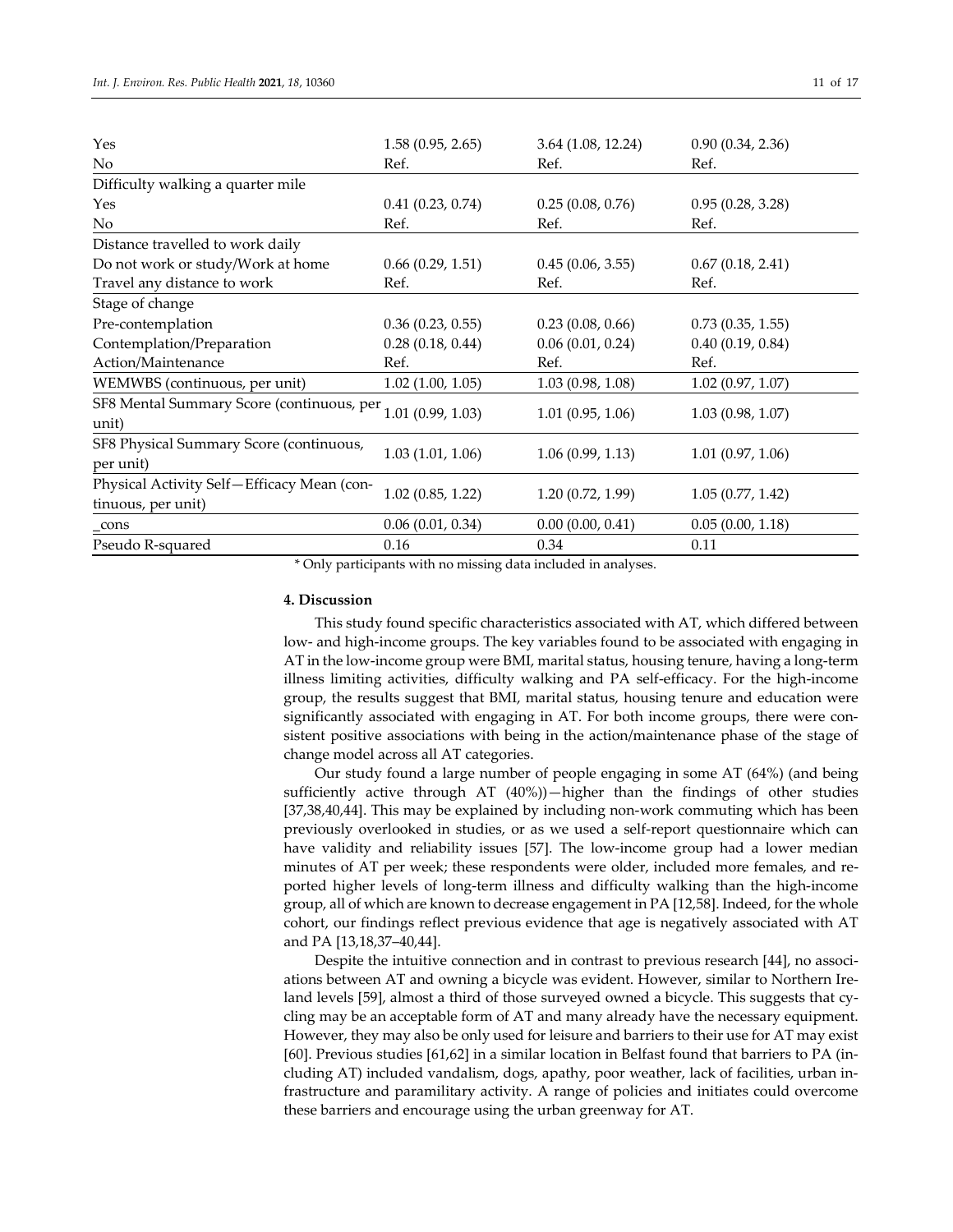Ogilvie et al. [44] previously found in a deprived population that living in owner occupied accommodation was associated with AT. Our findings suggest for the low-income group that having a mortgage or co-owning a house increased the likelihood of being sufficiently active; individuals in this income group may have engaged in AT as it is cost-free, enabling income to be spent on housing instead. In contrast, for the high-income group, owning outright, and co-owning or having a mortgage in comparison to renters decreased the time likely spent in AT, potentially due to more individuals in this income group having access to a car. Less evident in previous research, our findings found marital status to be influential, as well as becoming significantly associated with being sufficiently active when data were imputed. This suggests that housing tenure and marital status are important, but often overlooked correlates of AT and warrant further investigation.

Leaving full time education at an older age has previously been positively associated with AT [37]; for the high-income group, our study found similar findings with those with a higher level of education being more likely to be sufficiently active through AT. This association with education is common for multiple health outcomes and behaviours [63], although our findings suggest that it is most beneficial for AT interventions to target those with low educational attainment but higher income.

Unlike previous evidence [17,37,39,44], our study did not find any associations between employment related variables and AT; Adams [37] found using the UK time use survey that those employed were less likely to be sufficiently active, plus multiple studies [17,39,44] suggested that living closer to work is associated with AT, although comparisons are limited as they excluded those unemployed and only investigated commuting behaviour. Other employment-related factors beyond the scope of this study may be important, such as needing a car for work, travelling to other places before/after work and parking difficulties/cost of parking at work [39,44], and other neighbourhood environmental factors [29]. Furthermore, there is a need for future AT research to consider those unemployed and how they can be supported.

Consistent with previous findings [17,37,39,44], for the full study cohort, not owning or having access to a car was found to be a significant predictor of AT. This may be out of necessity or due to increased use of public transport as users tend to engage in more walking [64,65]. The findings may suggest that interventions that promote AT as an alternative to the car, or make car ownership more difficult (e.g., reduced parking, taxes), could be successful. However, this was not evident by income group; potentially the analyses may have been underpowered to detect an association.

Income was particularly important when unpicking associations with BMI, with contrasting findings between income groups. It is also not possible to define if associations are cause or effect. Previous evidence has found that those with overweight or obesity was associated with not engaging in AT [18]. Mytton et al. [66] also found that those who regularly cycled to work or incorporated AT into longer journeys had lower adipose levels; as this included only work commuters, this may reflect our finding for the high income group of being sufficiently active as more people were in employment. Further investigation is potentially needed for the potential of recommending AT for weight management.

For the low-income group, echoing previous evidence [44] and rather intuitively, difficulty walking was negatively associated with being sufficiently active. However, our finding that having a long-term illness increased likelihood of engaging in AT may suggest that it could be an acceptable way to encourage those with chronic conditions (particularly those without difficulty walking) and a lower income to increase their PA. The SF8 physical summary score being positively associated with AT for the full cohort aligns with Bopp et al.'s [18] finding that better perceived health was associated with walking and cycling. The individual's perception of their health potentially should therefore be taken into account when designing interventions, although this was not evident by income group or for perceived mental health.

Self-efficacy for PA was associated with engaging in AT for the lower income group, suggesting that interventions that target individuals with high self-efficacy for PA in low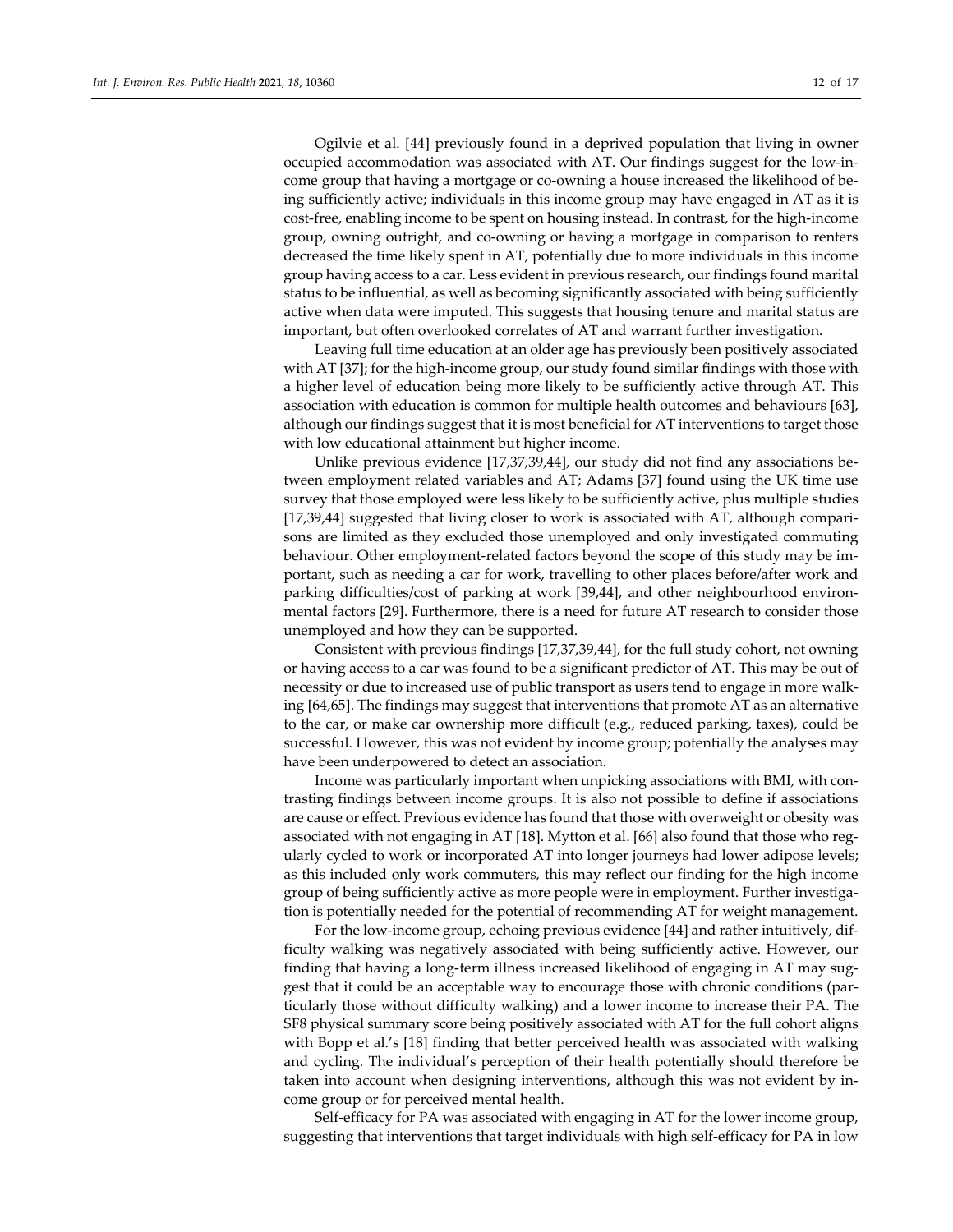SEP groups are worth exploring. WEMWEBS was only found to be associated with increased likelihood of doing AT in the full cohort.

Being in the action/maintenance phase of the stages of change model was most consistently associated with better levels of AT. A slight discrepancy was that there was no association with increased minutes of AT for the high-income group. This may be due to engaging in other forms of PA rather than AT, but previous research [67] has found that engagement in AT was not negatively associated with recreational PA. Our findings suggest that interventions to assist people in moving into the action/maintenance phase of the model could be essential to improving levels of AT.

These results have important public health research, practice and policy implications [13,14]. The differences in results between the full cohort and different income groups highlight that when designing interventions there is a need to appreciate that 'one size does not fit all', and the individual and local context should be taken into consideration. Further, individuals that already engage in 'some' AT could be a key group in improving population levels of PA through AT and should receive targeted support.

#### *Strengths and Limitations*

This study provides new insights into the association of high and low income with AT. This study included respondents currently unemployed or economically inactive which has been overlooked in other studies, reflecting the population of the area and considering non-commuting AT. A limitation of this study was that BMI was calculated from subjective self-reported height and weight data, and PA was also based on self-report, as no objective assessment was available. The respondents were mostly women, thus future studies should attempt to include more men in their sample. By dividing the sample into the different SEP groups, this reduced the power of the sample therefore future studies with larger sample sizes is warranted. A large number of participants reported they engaged in no minutes of AT; this may be due to recall bias therefore an objective PA measurement could improve reliability. Furthermore, some of these participants may have engaged in less than 10 min bouts, but this was not captured using this questionnaire as at the time of data collection, the recommendations were for PA to be in bouts of 10 minutes. Furthermore, it needs to be acknowledged that there may be residual confounding from variables that we did not include in our models, and that there may be some instances of reverse causality. Future studies could investigate the impact of different variables on AT by income that were beyond the realm of our study.

### **5. Conclusions**

This study found that a variety of individual and household, psychological and environmental factors were associated with AT, with differences between income groups present. Key variables appeared to be BMI, difficulty walking, having a long-term illness, PA self-efficacy, marital status, housing tenure, education and phase of stages of change model. This suggests that many complex, interacting factors influence engagement in AT that need to be addressed in future initiatives. Our results provide some practical implications, such as that interventions to promote AT may be most beneficial to those with high self-efficacy in low SEP groups and those of high income with low educational attainment, and for individuals of all income levels to be supported to move into the action/maintenance phase of the stage of change model. The findings also highlight the need for more investigation in relation to income into how housing and marital status impact AT, and AT's relationship with weight management and other factors beyond the realm of our study that may influence AT (e.g., work-related and environmental). Further investigation is required to enable the construction of effective interventions targeting subgroups of the population, and there is a need for greater understanding of reasons influencing the choice to engage in AT by income. These findings can inform the development of future AT interventions and have important implications for public health policy and practice to address inequalities in AT participation.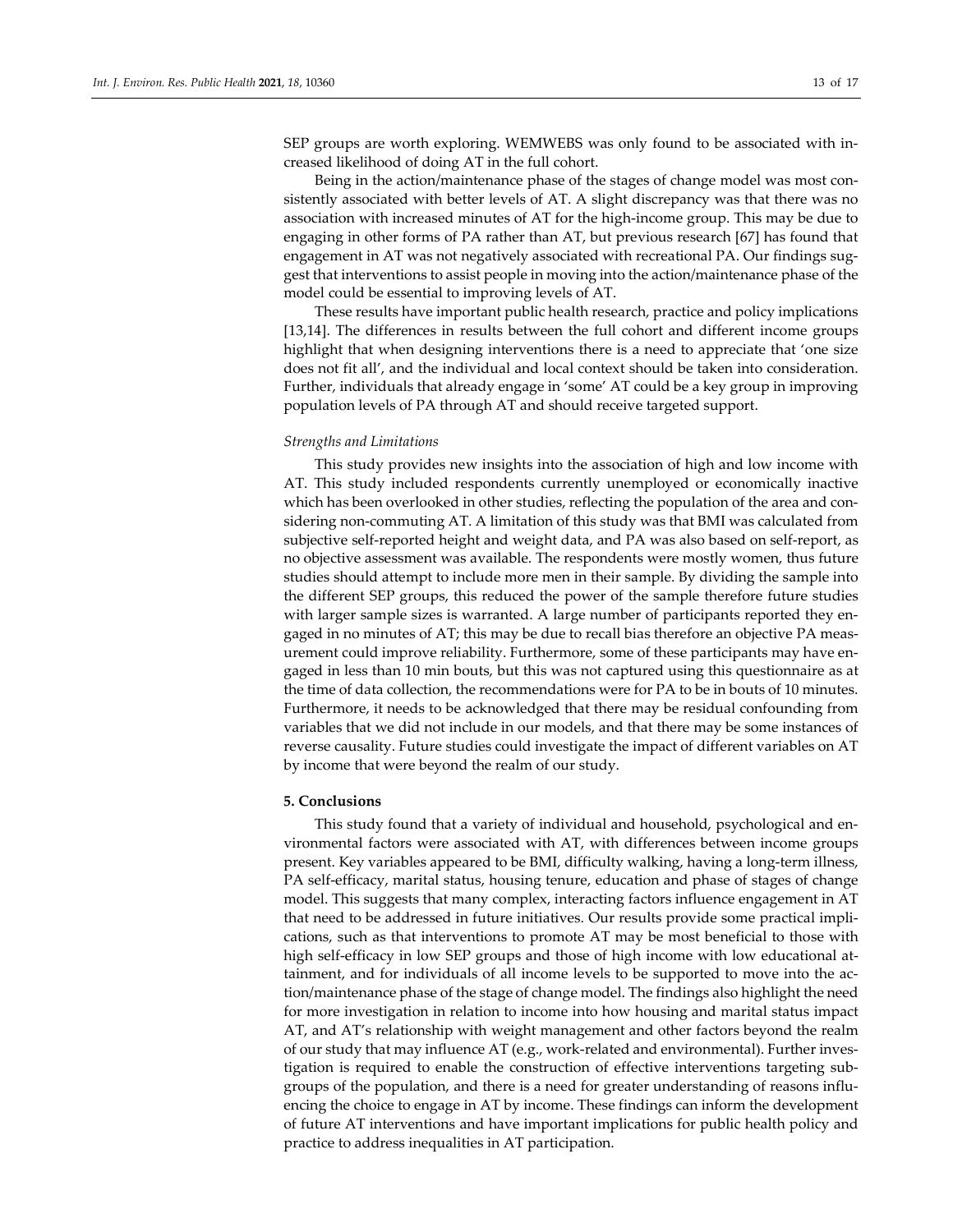**Supplementary Materials:** The following are available online at www.mdpi.com/1660- 4601/181/91/360/s1, Table S1. Table of participant socio-demographics for medium income; Table S2; Engagement in active travel by participants for medium income; Table S3; Multiple logistic regression of socio-demographic, health, environmental and psychological associations of none/some active travel (binary) for medium income; Table S4; Multiple linear regression of socio-demographic, health, environmental and psychological associations of those that engage in `some` active travel (continuous data) for medium income (i.e., those that said they do 10 min or more); Table S5; Multiple logistic regression of socio-demographic, health, environmental and psychological associations of those engaging in 150+ min for medium income; Table S6; Multiple imputation chain equation of socio-demographic, health, environmental and psychological associations of none/some active travel (binary) for full cohort Table S7; Multiple imputation chain equation of socio-demographic, health, environmental and psychological associations of those that engage in `some` active travel (continuous data) for full cohort; Table S8; Multiple imputation chain equation of socio-demographic, health, environmental and psychological associations of those engaging in 150 minutes plus of active travel for full cohort.

**Author Contributions:** Conceptualization, F.K., M.A.T., R.F.H.; Methodology, F.K., M.A.T., R.F.H., E.R.L., D.A.; Software, Not applicable; Validation, Not applicable; Formal Analysis E.R.L.; Investigation, Not applicable; Resources, Not applicable; Data Curation, Not applicable; Writing—Original Draft Preparation, E.R.L.; Writing—Review and Editing, E.R.L., R.F.H., M.A.T., D.A., F.K.; Visualization, Not applicable; Supervision, Not applicable; Project Administration, Not applicable; Funding Acquisition, F.K., M.A.T., R.F.H. All authors have read and agreed to the published version of the manuscript.

**Funding:** This research was supported by funding from the National Prevention Research Initiative (NPRI) (grant number G0802045) and their funding partners (Alzheimer's Research Trust; Alzheimer's Society; Biotechnology and Biological Sciences Research Council; British Heart Foundation; Cancer Research UK; Chief Scientist Office, Scottish Government Health Directorate; Department of Health; Diabetes UK; Economic and Social Research Council; Engineering and Physical Sciences Research Council; Health and Social Care Research and Development Division of the Public Health Agency (HSC R&D Division); Medical Research Council; The Stroke Association; Welsh Assembly Government; and World Cancer Research Fund (http://www.mrc.ac.uk/research/initiatives/national-prevention-research-initiative-npri/) (accessed on 29 June 2021).

**Institutional Review Board Statement:** The study was conducted according to the guidelines of the Declaration of Helsinki, and approved by the Ethics Committee of Queen's University Belfast (09/NIR02/66).

**Informed Consent Statement:** Informed consent was obtained from all subjects involved in the study.

**Data Availability Statement:** The data presented in this study are available on reasonable request from the corresponding author.

**Acknowledgments:** We would like to thank the participants for their involvement in the study.

**Conflicts of Interest:** The authors declare no conflict of interest. The funders had no role in the design of the study; in the collection, analyses, or interpretation of data; in the writing of the manuscript, or in the decision to publish the results.

#### **References**

- 1. Lee, I.-M.; Shiroma, E.J.; Lobelo, F.; Puska, P.; Blair, S.N.; Katzmarzyk, P.T. Impact of Physical Inactivity on the World's Major Non-Communicable Diseases. *Lancet* **2012**, *380*, 219–229, doi:10.1016/S0140-6736(12)61031-9.
- 2. Scarborough, P.; Bhatnagar, P.; Wickramasinghe, K.; Allender, S.; Foster, C.; Rayner, M. The economic burden of ill health due to diet, physical inactivity, smoking, alcohol and obesity in the UK: An update to 2006-07 NHS costs. *J. Public Health* **2011**, *33*, 527–535, https://doi.org/10.1093/pubmed/fdr033.
- 3. Allender, S.; Foster, C.; Scarborough, P.; Rayner, M. The burden of physical activity-related ill health in the UK. *J. Epidemiol. Community Health* **2007**, *61*, 344–348, https://doi.org/10.1136/jech.2006.050807.
- 4. Heron, L.; O'Neill, C.; McAneney, H.; Kee, F.; Tully, M.A. Direct healthcare costs of sedentary behaviour in the UK. *J. Epidemiol. Community Health* **2019**, *73*, 625–629, https://doi.org/10.1136/jech-2018-211758.
- 5. Ding, D.; Lawson, K.D.; Kolbe-Alexander, T.L.; Finkelstein, E.A.; Katzmarzyk, P.; van Mechelen, W.; Pratt, M. The economic burden of physical inactivity: A global analysis of major non-communicable diseases. *Lancet* **2016**, *388*, 1311–1324, https://doi.org/10.1016/s0140-6736(16)30383-x.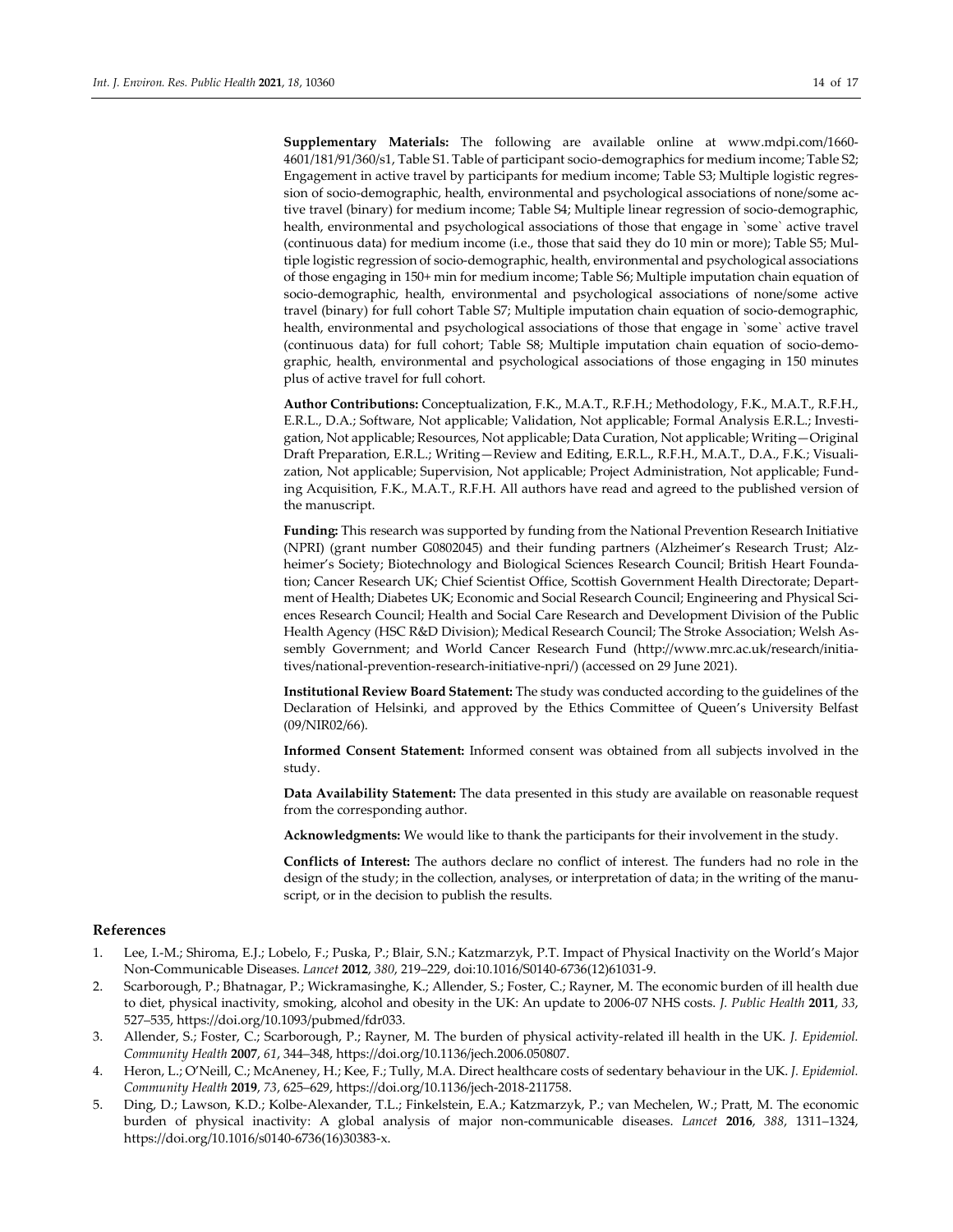- 6. Andersen, L.B.; Schnohr, P.; Schroll, M.; Hein, H.O. All-Cause Mortality Associated with Physical Activity during Leisure Time, Work, Sports, and Cycling to Work. *Arch. Intern. Med.* **2000**, *160*, 1621–1628, https://doi.org/10.1001/archinte.160.11.1621.
- 7. Nocon, M.; Hiemann, T.; Muller-Riemenschneider, F.; Thalau, F.; Roll, S.; Willich, S.N. Association of physical activity with allcause and cardiovascular mortality: A systematic review and meta-analysis. *Eur. J. Cardiovasc. Prev. Rehabil.* **2008**, *15*, 239–246, https://doi.org/10.1097/hjr.0b013e3282f55e09.
- 8. Hamer, M.; Chida, Y. Active commuting and cardiovascular risk: A meta-analytic review. *Prev. Med.* **2008**, *46*, 9–13, https://doi.org/10.1016/j.ypmed.2007.03.006.
- 9. Reiner, M.; Niermann, C.; Jekauc, D.; Woll, A. Long-term health benefits of physical activity–a systematic review of longitudinal studies. *BMC Public Health* **2013**, *13*, 813–813, https://doi.org/10.1186/1471-2458-13-813.
- 10. Department of Health. *Health Survey (NI) First Results 2016/2017*; Department of Health: Washington, DC, USA, 2017.
- 11. Davies, D.S.C.; Atherton, F.; McBride, M.; Calderwood, C. UK Chief Medical Officers' Physical Activity Guidelines. Dep. Health Soc. Care, no. September 2019, pp. 1–65. Available online: https://www.gov.uk/government/publications/physical-activityguidelines-uk-chief-medical-officers-report (accessed on 29 June 2021).
- 12. Hallal, P.C.; Andersen, L.B.; Bull, F.C.; Guthold, R.; Haskell, W.; Ekelund, U. Global physical activity levels: Surveillance progress, pitfalls, and prospects. *Lancet* **2012**, *380*, 247–257, https://doi.org/10.1016/s0140-6736(12)60646-1.
- 13. Hunter, R.F.; Boeri, M.; Tully, M.A.; Donnelly, P.; Kee, F. Addressing inequalities in physical activity participation: Implications for public health policy and practice. *Prev. Med.* **2015**, *72*, 64–69, https://doi.org/10.1016/j.ypmed.2014.12.040.
- 14. Strain, T.; Wijndaele, K.; Garcia, L.; Cowan, M.; Guthold, R.; Brage, S.; Bull, F.C. Levels of domain-specific physical activity at work, in the household, for travel and for leisure among 327 789 adults from 104 countries. *Br. J. Sports Med.* **2020**, *54*, 1488– 1497, https://doi.org/10.1136/bjsports-2020-102601.
- 15. Public Health England. Health Matters: Getting Every Adult Active Every Day. 2016. Available online: https://www.gov.uk/government/publications/health-matters-getting-every-adult-active-every-day/health-matters-gettingevery-adult-active-every-day (accessed on 29 June 2021).
- 16. Audrey, S.; Procter, S.; Cooper, A.R. The contribution of walking to work to adult physical activity levels: A cross sectional study. *Int. J. Behav. Nutr. Phys. Act.* **2014**, *11*, 37–37, https://doi.org/10.1186/1479-5868-11-37.
- 17. Panter, J.R.; Jones, A.P.; Van Sluijs, E.M.; Griffin, S.J.; Wareham, N.J. Environmental and Psychological Correlates of Older Adult's Active Commuting. *Med. Sci. Sports Exerc.* **2011**, *43*, 1235–1243, https://doi.org/10.1249/mss.0b013e3182078532.
- 18. Bopp, M.; Kaczynski, A.T.; Campbell, M.E. Health-Related Factors Associated with Mode of Travel to Work. *J. Environ. Public Health* **2013**, *2013*, 1–9, https://doi.org/10.1155/2013/242383.
- 19. Celis-Morales, C.A.; Lyall, D.M.; Welsh, P.; Anderson, J.; Steell, L.; Guo, Y.; Maldonado, R.; Mackay, D.F.; Pell, J.; Sattar, N.; et al. Association between active commuting and incident cardiovascular disease, cancer, and mortality: Prospective cohort study. *BMJ* **2017**, *357*, j1456, https://doi.org/10.1136/bmj.j1456.
- 20. Laverty, A.A.; Mindell, J.; Webb, E.; Millett, C. Active Travel to Work and Cardiovascular Risk Factors in the United Kingdom. *Am. J. Prev. Med.* **2013**, *45*, 282–288, https://doi.org/10.1016/j.amepre.2013.04.012.
- 21. Patterson, R.; Panter, J.; Vamos, E.; Cummins, S.; Millett, C.; Laverty, A. Associations between commute mode, cardiovascular disease, cancer and all-cause mortality in England and Wales: A cohort study using linked Census data over 25 years. *Lancet Planet Health* **2020**, *4*, e186–e194.
- 22. Dinu, M.; Pagliai, G.; Macchi, C.; Sofi, F. Active Commuting and Multiple Health Outcomes: A Systematic Review and Meta-Analysis. *Sports Med.* **2018**, *49*, 437–452, https://doi.org/10.1007/s40279-018-1023-0.
- 23. Jarrett, J.; Woodcock, J.; Griffiths, U.K.; Chalabi, Z.; Edwards, P.; Roberts, I.; Haines, A. Effect of increasing active travel in urban England and Wales on costs to the National Health Service. *Lancet* **2012**, *379*, 2198–2205, https://doi.org/10.1016/s0140- 6736(12)60766-1.
- 24. Department for Transport. *Claiming the Health Dividend: A Summary and Discussion of Value for Money Estimates from Studies of Investment in Walking and Cycling*; 2014. Available online: https://assets.publishing.service.gov.uk/government/uploads/system/uploads/attachment\_data/file/371096/claiming\_the\_health\_dividend.pdf (accessed 29<sup>th</sup> June 2021).
- 25. Sahlqvist, S.; Song, Y.; Ogilvie, D. Is active travel associated with greater physical activity? The contribution of commuting and non-commuting active travel to total physical activity in adults. *Prev. Med.* **2012**, *55*, 206–211, https://doi.org/10.1016/j.ypmed.2012.06.028.
- 26. Stewart, G.; Anokye, N.K.; Pokhrel, S. What interventions increase commuter cycling? A systematic review. *BMJ Open* **2015**, *5*, e007945, https://doi.org/10.1136/bmjopen-2015-007945.
- 27. Yang, L.; Panter, J.; Griffin, S.J.; Ogilvie, D. Associations between active commuting and physical activity in working adults: Cross-sectional results from the Commuting and Health in Cambridge study. *Prev. Med.* **2012**, *55*, 453–457, https://doi.org/10.1016/j.ypmed.2012.08.019.
- 28. Bassett, D.R.; Pucher, J.; Buehler, R.; Thompson, D.; Crouter, S. Walking, Cycling, and Obesity Rates in Europe, North America, and Australia. *J. Phys. Act. Health* **2008**, *5*, 795–814, https://doi.org/10.1123/jpah.5.6.795.
- 29. Kerr, J.; Emond, J.A.; Badland, H.; Reis, R.; Sarmiento, O.; Carlson, J.; Sallis, J.F.; Cerin, E.; Cain, K.; Conway, T.; et al. Perceived Neighborhood Environmental Attributes Associated with Walking and Cycling for Transport among Adult Residents of 17 Cities in 12 Countries: The IPEN Study. *Environ. Health Perspect.* **2016**, *124*, 290–298, https://doi.org/10.1289/ehp.1409466.
- 30. Buehler, R.; Pucher, J. Walking and Cycling in Western Europe and the United States. TR News. 2012:34-42. Available online: http://onlinepubs.trb.org/onlinepubs/trnews/trnews280WesternEurope.pdf (accessed on 29 June 2021).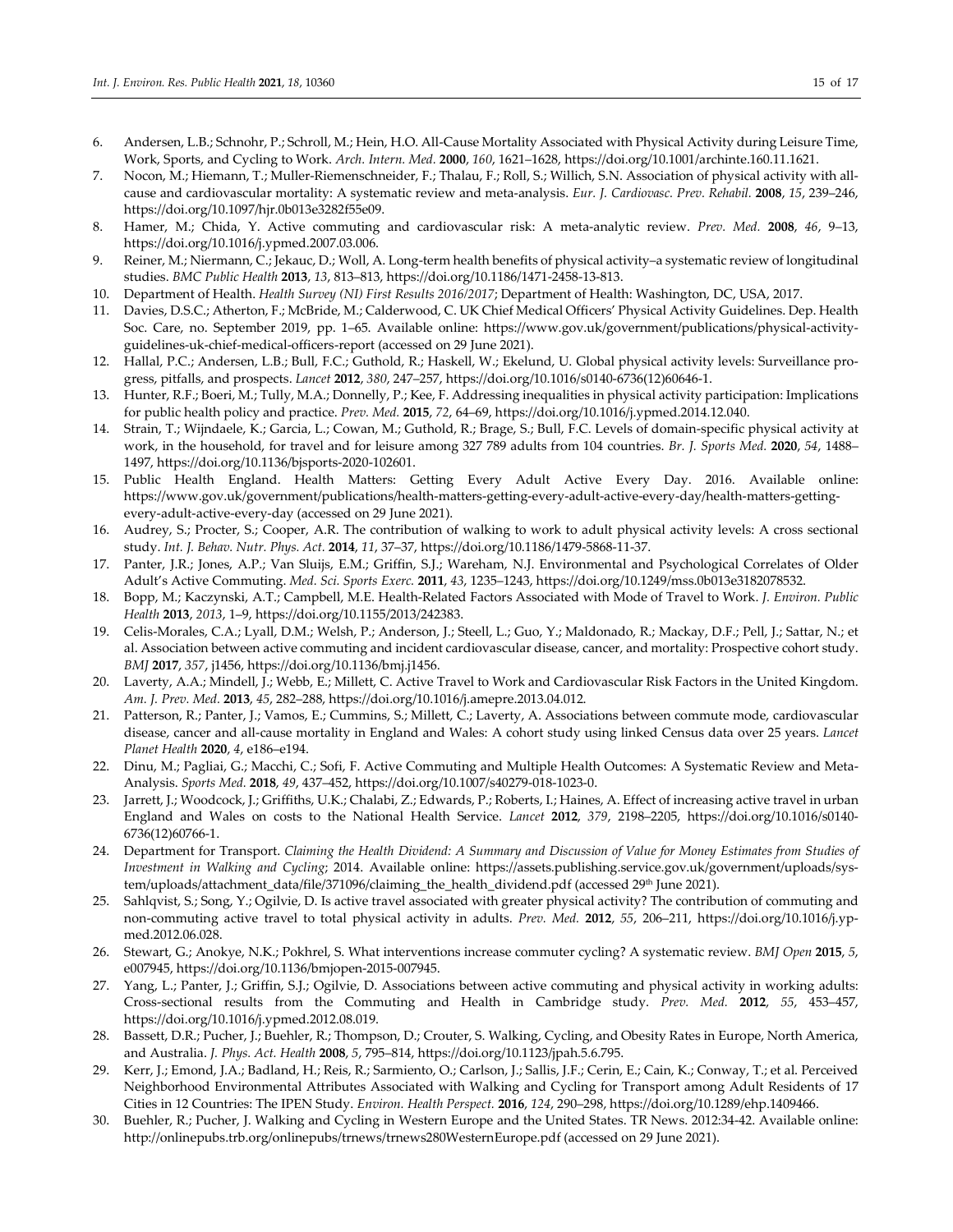- 31. European Commission. Attitudes of Europeans towards urban mobility. *Spec. Eurobarom.* **2013**, *406*. Available online: http://ec.europa.eu/public%7B\_%7Dopinion/archives/ebs/ebs%7B\_%7D406%7B\_%7Den.pdf%5Cnhttp://ec.europa.eu/public\_opinion/archives/ebs/ebs\_406\_en.pdf%5Cnhttp://ec.europa.eu/public\_opinion/index\_en.htm (accessed on 29 June 2021).
- 32. Department for Transport. *NTS0308: Average Number of Trips by Trip Length and Main Mode: England*; 2018. Available online: https://www.gov.uk/government/statistical-data-sets/nts03-modal-comparisons (accessed on 29th June 2021)
- 33. Gidlow, C.; Johnston, L.H.; Crone, D.; Ellis, N.; James, D. A systematic review of the relationship between socio-economic position and physical activity. *Health Educ. J.* **2006**, *65*, 338–367, https://doi.org/10.1177/0017896906069378.
- 34. Sommer, I.; Griebler, U.; Mahlknecht, P.; Thaler, K.; Bouskill, K.; Gartlehner, G.; Mendis, S. Socioeconomic inequalities in noncommunicable diseases and their risk factors: An overview of systematic reviews. *BMC Public Health* **2015**, *15*,914, https://doi.org/10.1186/s12889-015-2227-y.
- 35. Ogilvie, D.; Mitchell, R.; Mutrie, N.; Petticrew, M.; Platt, S. Shoe leather epidemiology: Active travel and transport infrastructure in the urban landscape. *Int. J. Behav. Nutr. Phys. Act.* **2010**, *7*, 43–43, https://doi.org/10.1186/1479-5868-7-43.
- 36. Beenackers, M.A.; Kamphuis, C.B.; Giskes, K.; Brug, J.; Kunst, A.E.; Burdorf, A.; Van Lenthe, F.J. Socioeconomic inequalities in occupational, leisure-time, and transport related physical activity among European adults: A systematic review. *Int. J. Behav. Nutr. Phys. Act.* **2012**, *9*, 116. https://doi.org/10.1186/1479-5868-9-116
- 37. Adams, J. Prevalence and socio-demographic correlates of "active transport" in the UK: Analysis of the UK time use survey *Prev. Med.* **2010**, *50*, 199–203, https://doi.org/10.1016/j.ypmed.2010.01.006.
- 38. Olsen, J.R.; Mitchell, R.; Mutrie, N.; Foley, L.; Ogilvie, D. Population levels of, and inequalities in, active travel: A national, crosssectional study of adults in Scotland. *Prev. Med. Rep.* **2017**, *8*, 129–134, https://doi.org/10.1016/j.pmedr.2017.09.008.
- 39. Adams, E.J.; Esliger, D.W.; Taylor, I.M.; Sherar, L.B. Individual, employment and psychosocial factors influencing walking to work: Implications for intervention design. *PLoS ONE* **2017**, *12*, e0171374, https://doi.org/10.1371/journal.pone.0171374.
- 40. Bopp, M.; Kaczynski, A.T.; Besenyi, G. Active commuting influences among adults. *Prev. Med.* **2012**, *54*, 237–241, https://doi.org/10.1016/j.ypmed.2012.01.016.
- 41. De Geus, B.; De Bourdeaudhuij, I.; Jannes, C.; Meeusen, R. Psychosocial and environmental factors associated with cycling for transport among a working population. *Health Educ. Res.* **2007**, *23*, 697–708, https://doi.org/10.1093/her/cym055.
- 42. Northern Ireland Statistics and Research Agency. Labour Force Survey: June 2021. Available online: https://www.nisra.gov.uk/statistics/labour-market-and-social-welfare/labour-force-survey (accessed on 29 June 2021).
- 43. Office for National Statistics. Labour market overview, UK: June 2021. Available online: https://www.ons.gov.uk/employmentandlabourmarket/peopleinwork/employmentandemployeetypes/bulletins/uklabourmarket/june2021 (accessed on 29 June 2021).
- 44. Ogilvie, D.; Mitchell, R.; Mutrie, N.; Petticrew, M.; Platt, S. Personal and environmental correlates of active travel and physical activity in a deprived urban population. *Int. J. Behav. Nutr. Phys. Act.* **2008**, *5*, 43–43, https://doi.org/10.1186/1479-5868-5-43.
- 45. Cruise, S.; Hunter, R.F.; Kee, F.; Donnelly, M.; Ellis, G.; Tully, M.A. A comparison of road- and footpath-based walkability indices and their associations with active travel. *J. Transp. Health* **2017**, *6*, 119–127, https://doi.org/10.1016/j.jth.2017.05.364.
- 46. Department for Transport. Gear Change; Bold Vision for Cycling and Walking; Department for Transport: Westminster, UK, 2020. Available online: https://assets.publishing.service.gov.uk/government/uploads/system/uploads/attachment\_data/file/904146/gear-change-a-bold-vision-for-cycling-and-walking.pdf (accessed on 29th June 2021).
- 47. Department for Infrastructure. A bicycle strategy for Northern Ireland. 2015. Available online: https://www.infrastructureni.gov.uk/publications/bicycle-strategy-northern-ireland (accessed on29 June 2021).
- 48. Department for Transport. Cycling and Walking Investment Strategy. 2017. Available online: https://assets.publishing.service.gov.uk/government/uploads/system/uploads/attachment\_data/file/918442/cycling-walking-investment-strategy.pdf (accessed on 29 June 2021).
- 49. Tully, M.A.; Hunter, R.F.; McAneney, H.; Cupples, M.E.; Donnelly, M.; Ellis, G.; Hutchinson, G.; Prior, L.; Stevenson, M.; Kee, F. Physical activity and the rejuvenation of Connswater (PARC study): Protocol for a natural experiment investigating the impact of urban regeneration on public health. *BMC Public Health* **2013**, *13*, 774–774, https://doi.org/10.1186/1471-2458-13-774.
- 50. Northern Ireland Statistics and Research Agency. Northern Ireland Multiple Deprivation Measure 2010 (NIMDM2010). Available online: https://www.nisra.gov.uk/statistics/deprivation/northern-ireland-multiple-deprivation-measure-2010-nimdm2010 (accessed on 29 June 2021).
- 51. Bull, F.C.; Maslin, T.S.; Armstrong, T. Global Physical Activity Questionnaire (GPAQ): Nine Country Reliability and Validity Study. *J. Phys. Act. Health* **2009**, *6*, 790–804, https://doi.org/10.1123/jpah.6.6.790.
- 52. Cleland, C.L.; Hunter, R.F.; Kee, F.; Cupples, M.E.; Sallis, J.F.; Tully, M.A. Validity of the Global Physical Activity Questionnaire (GPAQ) in assessing levels and change in moderate-vigorous physical activity and sedentary behaviour. *BMC Public Health* **2014**, *14*, 1255–1255, https://doi.org/10.1186/1471-2458-14-1255.
- 53. Ware, J.E.; Kosinski, M.; Dewey, J.E.; Gandek, B. *How to Score and Interpret Single-Item Health Status Measures: A Manual for Users of the SF-8 Health Survey*; QualityMetric, Incorporated: Johnston, Rhode Island, USA, 2001.
- 54. Tennant, R.; Hiller, L.; Fishwick, R.; Platt, S.; Joseph, S.; Weich, S.; Parkinson, J.; Secker, J.; Stewart-Brown, S. The Warwick-Edinburgh Mental Well-being Scale (WEMWBS): Development and UK validation. *Health Qual. Life Outcomes* **2007**, *5*, 63–63, https://doi.org/10.1186/1477-7525-5-63.
- 55. Marcus, B.H.; Selby, V.C.; Niaura, R.S.; Rossi, J.S. Self-Efficacy and the Stages of Exercise Behavior Change. *Res. Q. Exerc. Sport* **1992**, *63*, 60–66, https://doi.org/10.1080/02701367.1992.10607557.